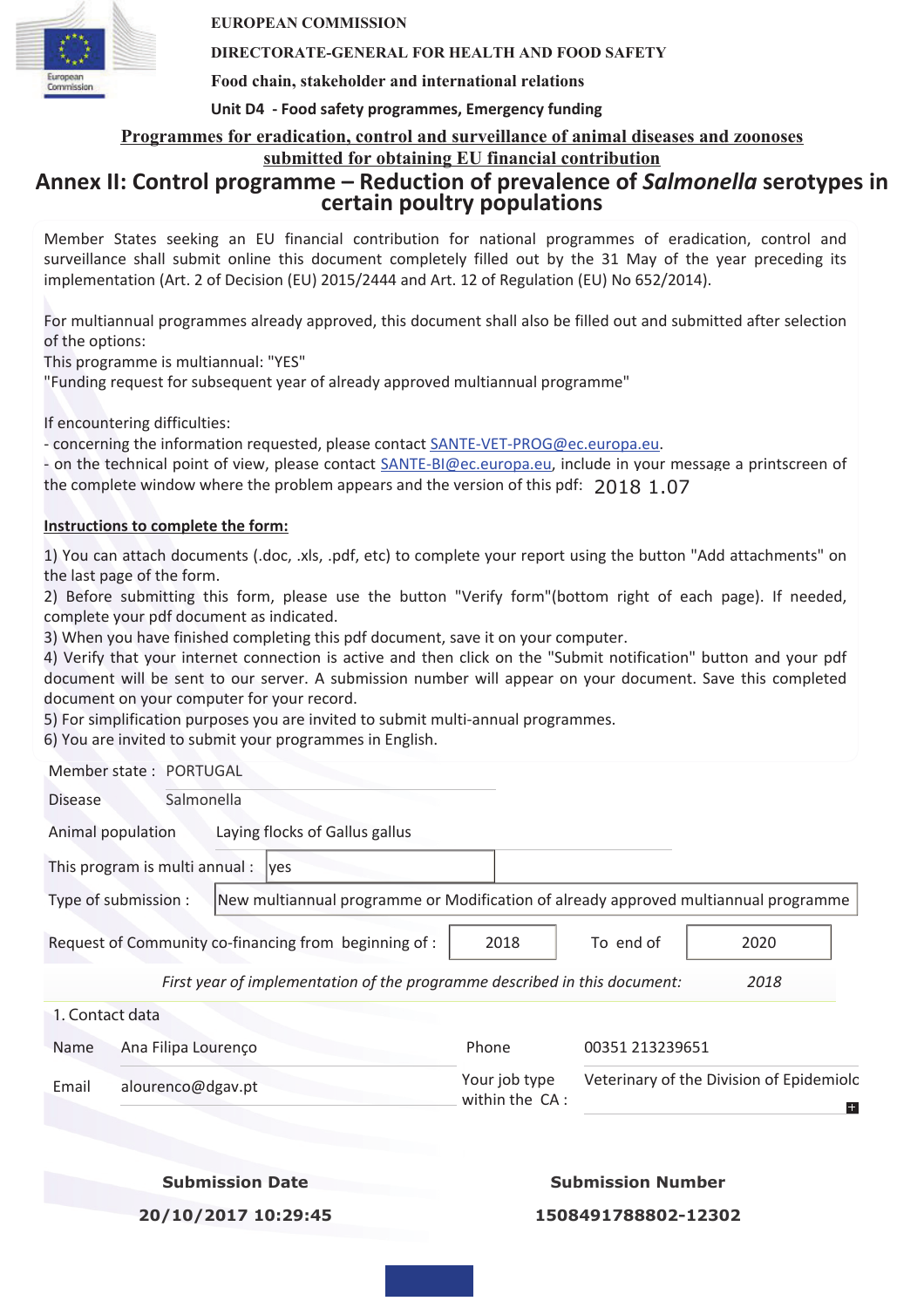### *A. Technical information*

By submitting this programme, the Member State (MS) attests that the relevant provisions of the EU legislation will be implemented during its entire period of approval, in particular:

- Regulation (EC) No 2160/2003 on the control of *Salmonella* and other specified food-borne zoonotic agents,
- Regulation (EU) No 517/2011 implementing Regulation (EC) No 2160/2003 of the European Parliament and of the Council as regards a Union target for the reduction of the prevalence of *Salmonella* serotypes in laying hens of *Gallus gallus*,
- Regulation (EC) No 1177/2006 implementing Regulation (EC) No 2160/2003 as regards requirements for the use of specific control methods in the framework of the national programmes for the control of *Salmonella* in poultry.

As a consequence, the following measures will be implemented during the whole period of the programme:

### **1. Aim of the programme**

It is to implement all relevant measures in order to reduce the prevalence of *Salmonella* Enteritidis and *Salmonella* Typhimurium (including the serotypes with the antigenic formula l,4,[5],12:i:-) in adult laying hens of *Gallus gallus* ('Union target') as follows:

| An annual minimum percentage of reduction of positive flocks of adult |
|-----------------------------------------------------------------------|
| laying hens equal to at least 10% where the prevalence in the         |
| preceding year was less than 10%.                                     |

An annual minimum percentage of reduction of positive flocks of adult laying hens equal to at least 20% where the prevalence in the preceding year was more than or equal to 10% and less than 20%.

| $\gamma$ A reduction of the maximum percentage equal to 2% or less of |  |
|-----------------------------------------------------------------------|--|
| $\trianglelefteq$ positive flocks of adult laying hens.               |  |

| The Member States has less than 50 flocks of adult laying hens: the |
|---------------------------------------------------------------------|
| target is to have not more than one adult flock remaining positive. |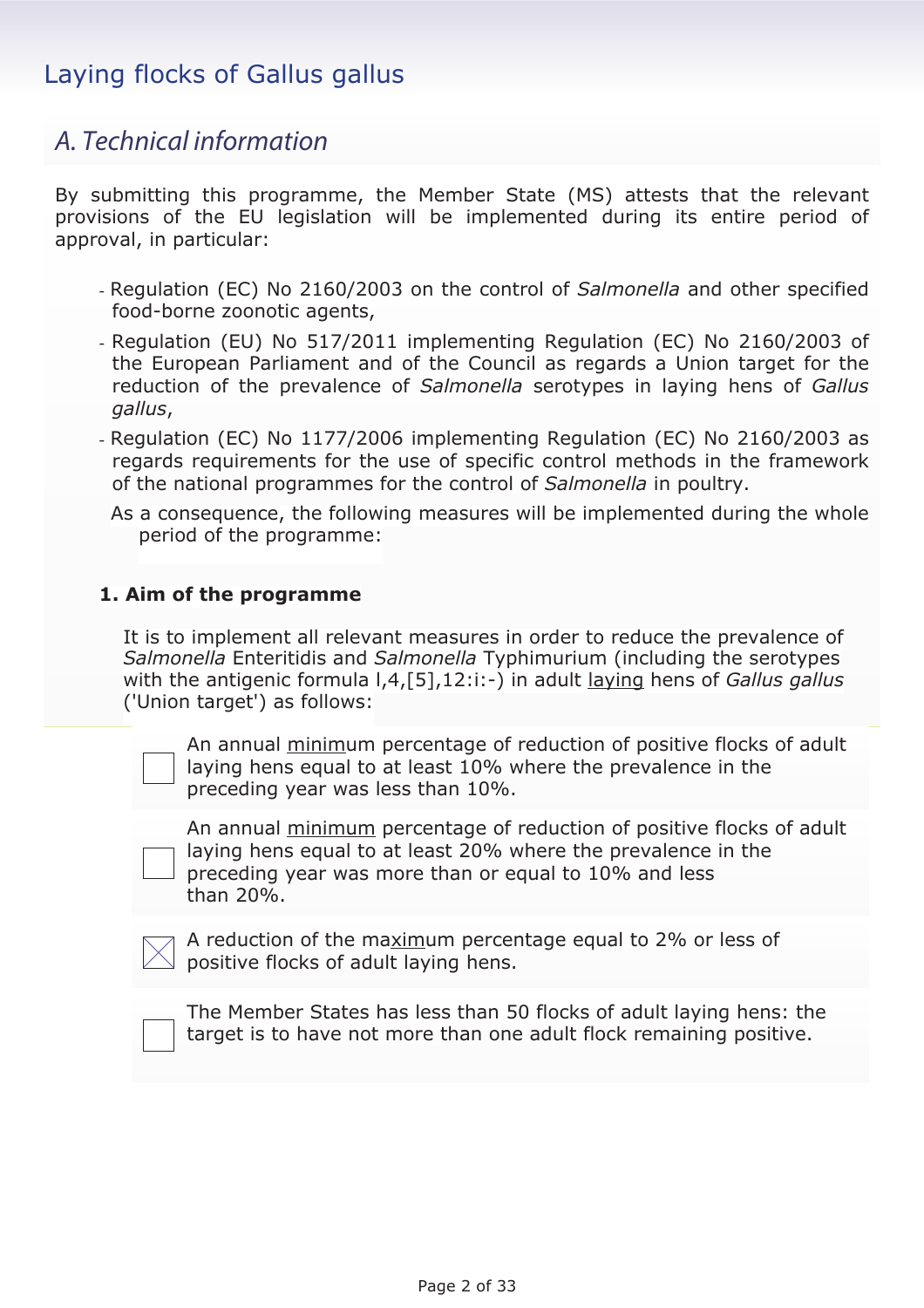The Union target shall be achieved every year based on the monitoring of the previous year.

| Comments(max. 32000 chars) : |           |                                                                        |  |
|------------------------------|-----------|------------------------------------------------------------------------|--|
|                              |           |                                                                        |  |
|                              |           |                                                                        |  |
|                              |           |                                                                        |  |
|                              |           |                                                                        |  |
|                              |           | 2. The programme will be implemented on the whole territory of the MS. |  |
| $\boxtimes$ yes              | $\Box$ no |                                                                        |  |
| If No, please explain :      |           |                                                                        |  |

The program will be implemented on the whole territory of Portugal: Continent and the Autonomous Regions of Madeira and Azores (maps attached - Annex 1). The Competent Authority (CA) is the official veterinary services - DGAV (General Directorate of Food and Veterinary).

### **3. Flocks subject to the programme**

The programme covers all flocks of adult laying hens of *Gallus gallus* but does not apply to flocks for private domestic use or leading to the direct supply, by the producer, of small quantities of table eggs to the final consumer or to local retail establishments directly supplying the eggs to the final consumer. For the latter case (direct supply), national rules are adopted ensuring *Salmonella* control in these flocks.

The programme covers also all rearing flocks of future laying hens.

*yes no*

*If No, please explain :*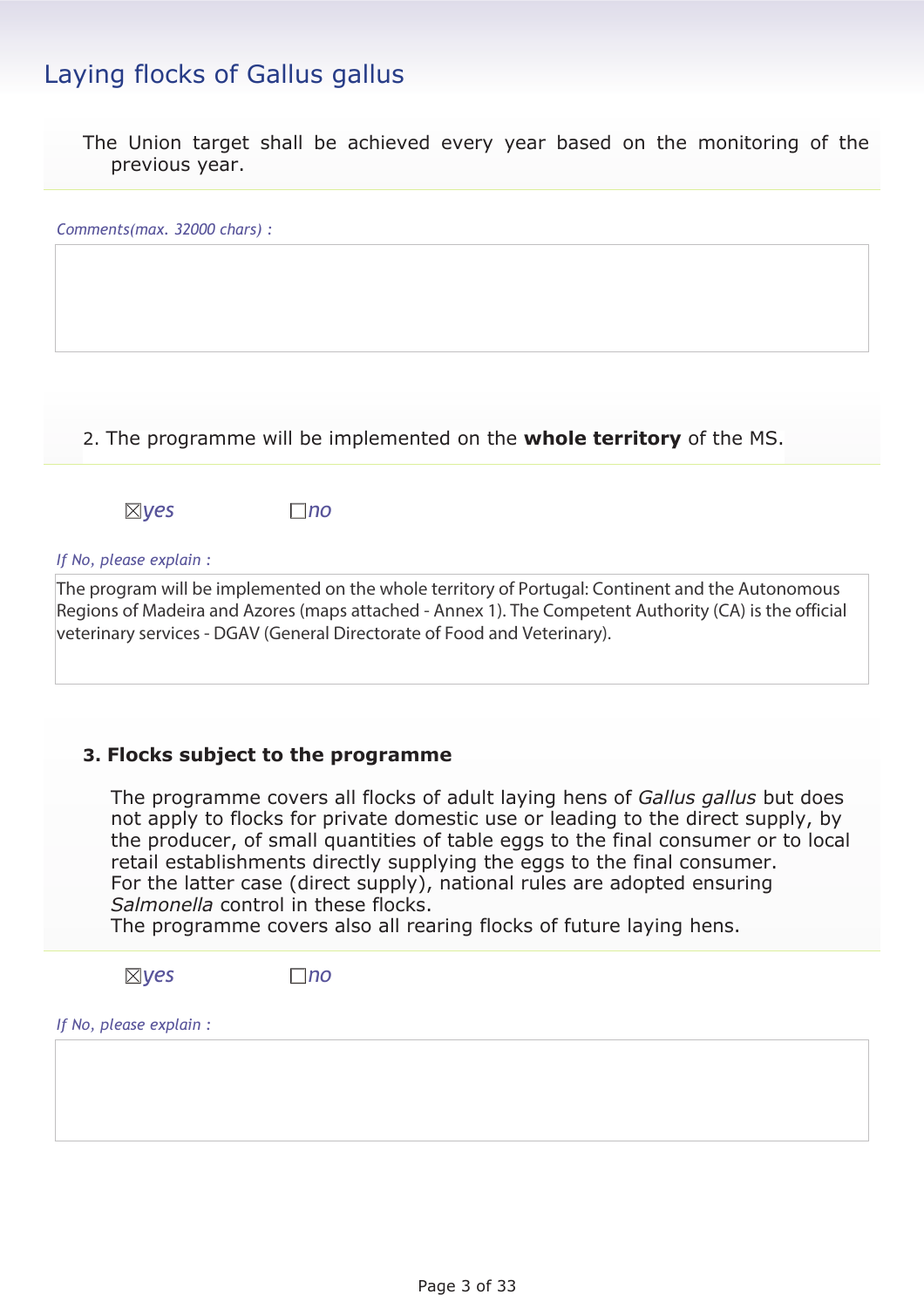|                                                                       | Total number of<br>flocks of layers in the<br><b>MS</b> | Number of flocks<br>covered by the<br>programme | Number of flocks<br>where FBO<br>sampling shall<br>take place | Number of flocks<br>where official<br>sampling will take<br>place |
|-----------------------------------------------------------------------|---------------------------------------------------------|-------------------------------------------------|---------------------------------------------------------------|-------------------------------------------------------------------|
| <b>Rearing flocks</b>                                                 | 147                                                     |                                                 | 147                                                           | 0                                                                 |
| <b>Adult flocks</b>                                                   | 481                                                     | 481                                             | 481                                                           | 150                                                               |
|                                                                       |                                                         |                                                 |                                                               |                                                                   |
|                                                                       |                                                         |                                                 |                                                               |                                                                   |
| Number of holdings with more than 1,000 laying hens                   |                                                         |                                                 |                                                               | 140                                                               |
| Number of flocks in these holdings                                    |                                                         |                                                 |                                                               | 370                                                               |
| NB : All cells shall be filled in with the best estimation available. |                                                         |                                                 |                                                               |                                                                   |

### *Comments (max. 32000 chars) :*

### **4. Notification of the detection of target** *Salmonella* **serovars**

A procedure is in place which guarantees that the detection of the presence of the relevant *Salmonella* serotypes during sampling at the initiative of the food business operator (FBO) is notified without delay to the competent authority by the laboratory performing the analyses. Timely notification of the detection of the presence of any of the relevant *Salmonella* serotypes remains the responsibility of the food business operator and the laboratory performing the analyses.

*yes no*

*if no, please explain :* 

### **5. Biosecurity measures**

FBOs have to implement measures to prevent the contamination of their flocks.

*yes no*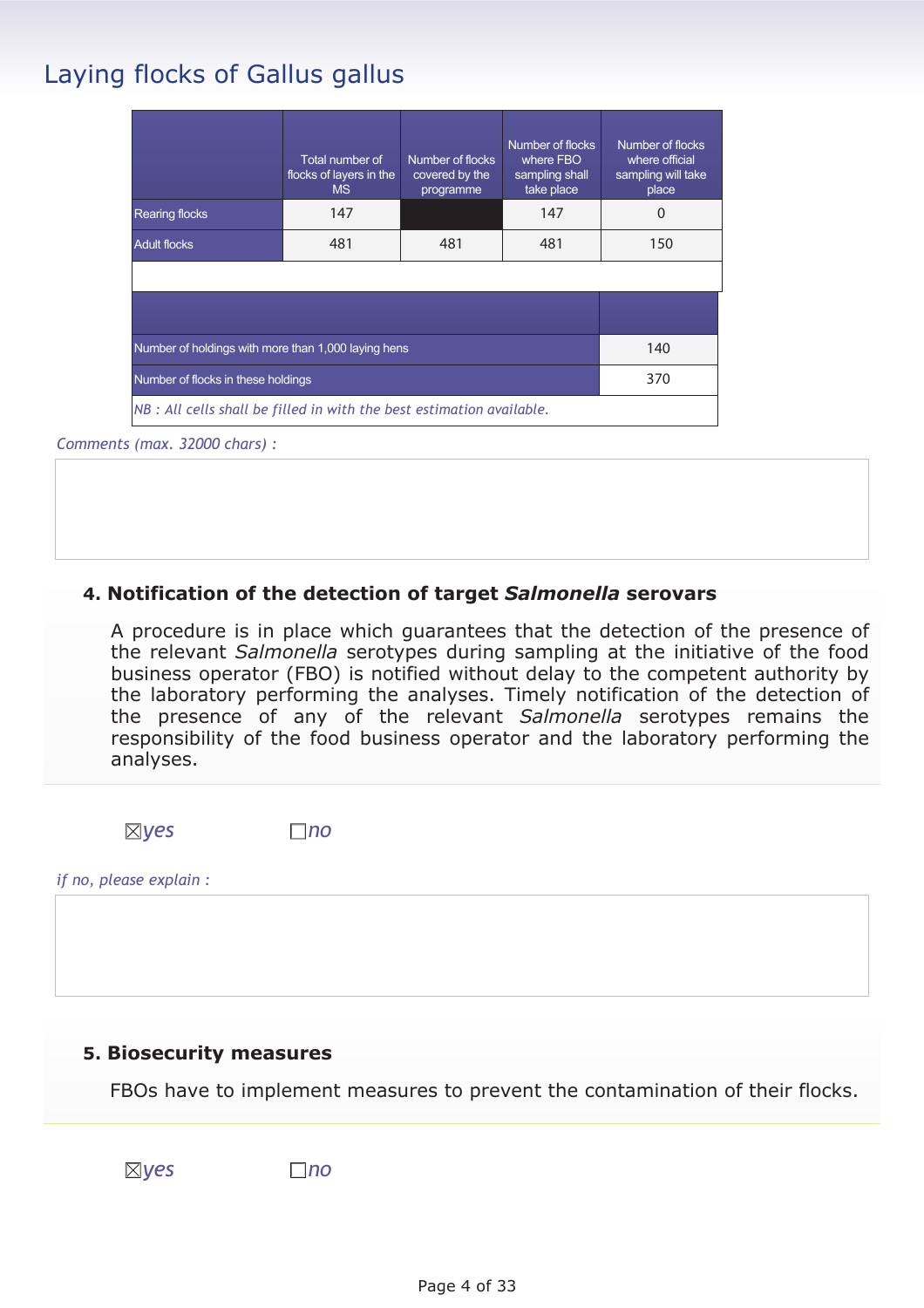*if no, please explain. If yes, please describe the biosecurity measures that shall be applied, quote the document describing them (if any) (max. 32000 chars) :* 

To prevent the introduction of Salmonella in the holding the minimum biosecurity measures are (summary):

• Sealing of farm perimeter to prevent the entry of domestic and wild animals, people and non-essential vehicles.

• Access reserved only to the indispensable personnel and vehicles (transport of animals and food). These vehicles must be previously disinfected.

• Contact with birds from other farms or other animals should be avoided by owners and handlers.

• Full protective clothing, for exclusive use in the holding, should be wear.

• Integrity of protection devices against wild animals (windows nets, fan grids, etc) should be in place and monitored regularly.

• Supply of food and water in outdoor parks is prohibited.

• Food and bed materials should be stored in separate spaces, indoors and protected from wild birds and rodents.

• The collection of dead birds should be done twice a day with correct methods of transport and disposal • Disinfection between production cycles of all places, equipment, utensils and transport vehicles should be carried out.

• Drinking water should be treated and in the case of this being carried out at the holding, periodic analysis of water and a register should be maintained.

Biosecurity measures to be implemented in the holdings are explained in the Procedures Manual for FBO available on DGAV website (Annex 2).

Non compliances are subjected to sanctions in accordance with Decree-Law nº 164/2015.

Handling of eggs

According to Annex III of Section X of Regulation (EC) No 853/2004 of 29 April,

at the producer's premises, and until sale to the consumer, eggs must be kept clean, dry, free of extraneous odour, effectively protected from shocks and out of direct sunshine.

Eggs are stored and transported until sale to the final consumer at room temperature, preferably constant, to assure optimal conservation of their hygiene properties.

Eggs must be delivered to the consumer within a maximum time limit of 21 days of laying.

According to Regulation (CE) 589/2008 of 23 de june

Quality of packs: packs shall be shock-resistant, dry, clean and in good conditions, and be of materials which protect the eggs from extraneous odour and the risk of quality deterioration.

Structural and operating conditions of packing centers are checked by the authorities under the Program of approval and Control of Establishments (PACE) , to check all the legal rules applicable to the sector, and the compliance with selfcontrols. The noncompliance are punishable by DL 113/2006.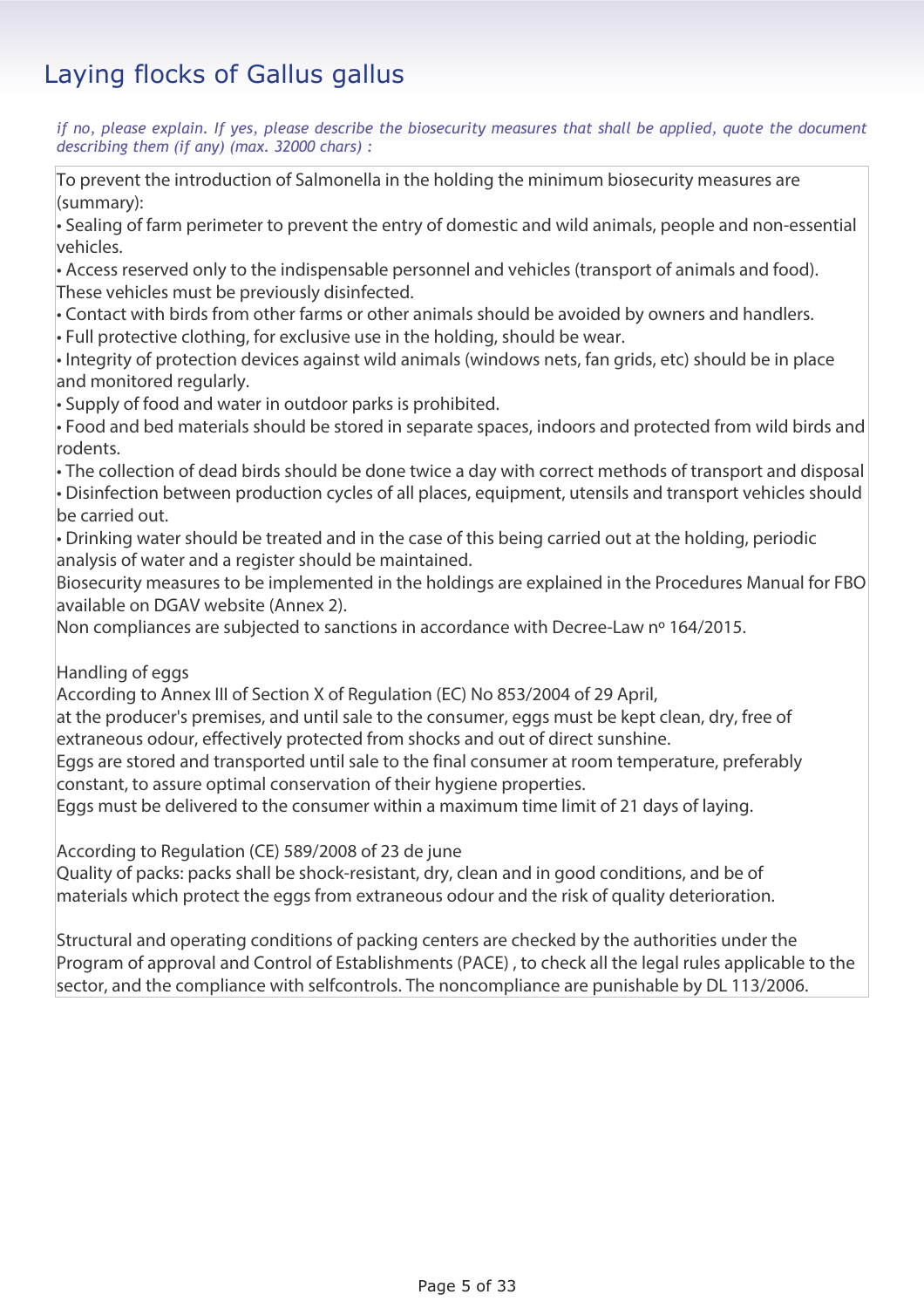### **6. Minimum sampling requirements for food business operators (FBO):**

Samples at the initiative of the FBOs will be taken and analysed to test for the target *Salmonella* serovars respecting the following minimum sampling requirements:

- a. Rearing flocks: day-old chicks, two weeks before moving to laying phase or laying unit
- b. Adults laying flocks: every 15 weeks during the laying period



*if no, please explain - Indicate also who takes the FBO samples, and, if additional FBO sampling, going beyond the minimum sampling requirements, is performed, please describe what is done.* 

The FBO has the responsibility of own-check sampling under the SCP. However he may delegate sampling in the veterinarian responsible or technicians who perform other tasks on the farm (farm staff).

**7. Samples are taken** in accordance with provisions of point 2.2 of Annex to Regulation (EU) No 517/2011

*yes no*

*if no, please explain :*

**8. Specific requirements** laid down in Annex II.D of Regulation (EC) No 2160/2003 will be complied with where relevant. In particular:

• due to the presence or the suspicion of the presence of SE or ST (including monophasic ST  $1,4$ , [5], 12:i:-) in the flock, eggs cannot be used for human consumption unless heat treated;

• eggs from these flocks shall be marked and considered as class B eggs.

*yes no*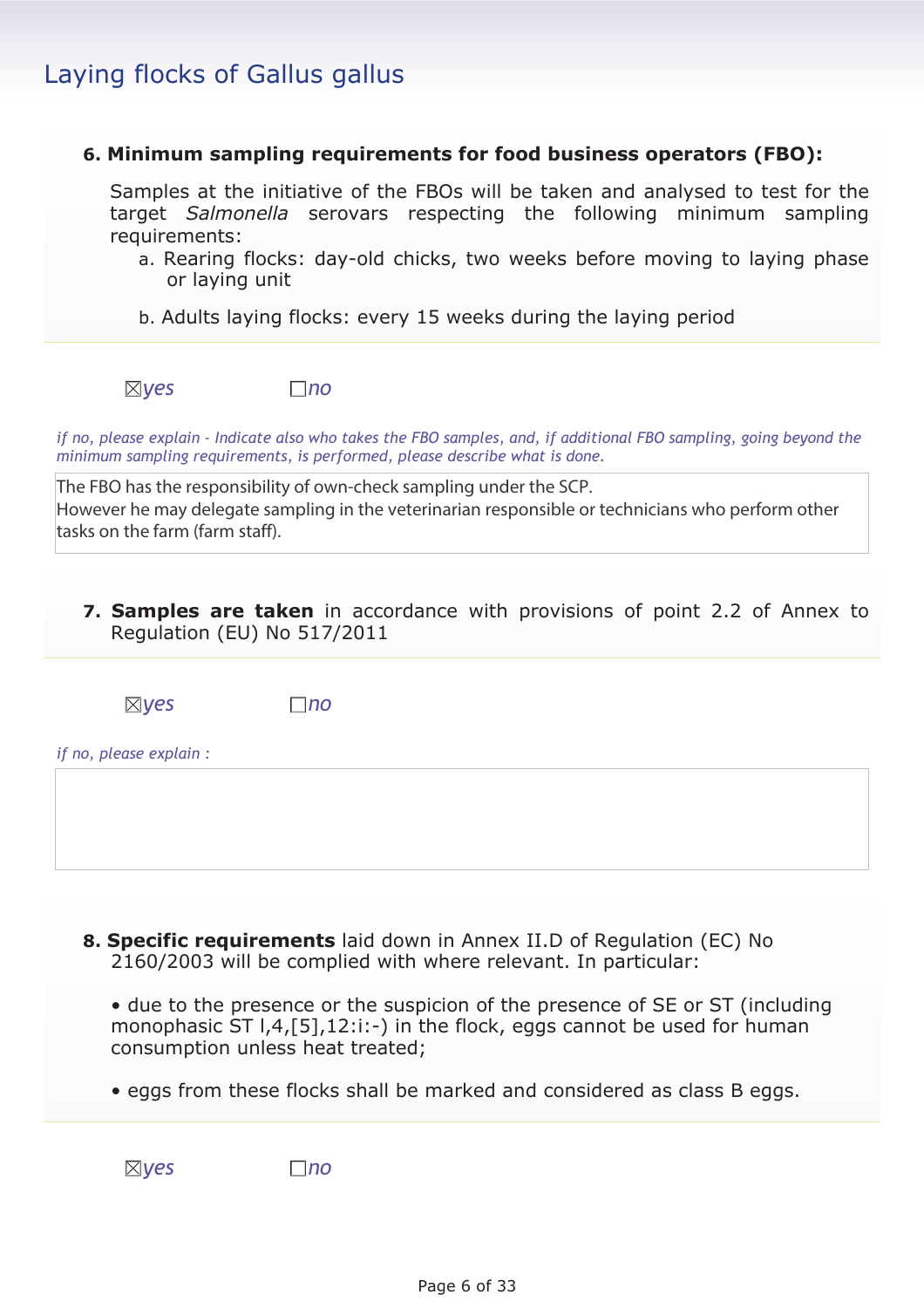### *if no, please explain - Indicate also if prompt depopulation of the infected flocks is compulsory.*

In the case of positive results for Salmonella Enteritidis and/or Salmonella Typhimurium additional biosecurity measures are implemented, sanitary restriction of the flock and sanitary surveillance of the holding are imposed. The flock will be slaughtered as soon as possible. However it is possible to FBO to choose to send the eggs to industry. In that ca these deliveries will be followed by the CA.

### Destination of birds

In the presence of clinical signs, the slaughter of the flock will be carried out in an approved slaughterhouse and after the authorization of DSAVR, with elimination of birds as by-products in accordance with Regulation (EC) No 1069/2009 of the European Parliament and of the Council of 21 October laying down the sanitary rules concerning animal by-products not intended for human consumption.

In the absence of clinical signs, the slaughter of the flock will be carried out in an approved slaughterhouse and after the authorization of DSAVR.

As sanitary inspection criteria, the birds of the flock can be:

• Approved for human consumption: the approved products derived from such birds may be placed on the market for human consumption in accordance with Community legislation on food hygiene. • Disapproval and elimination as by-products in accordance with Regulation (EC) no 1069/2009 of the European Parliament and of the Council of 21 October.

Destination of eggs The eggs from positive flocks must be, at option of the FBO: • eliminated as by-products or

• forwarded to egg product units to be heat treated

9.If birds from flocks infected with SE or ST are slaughtered, please describe the measures that shall be implemented by the FBO and the CA to ensure that fresh poultry meat meet the relevant **EU microbiological criteria** (row 1.28 of Chapter 1 of Annex I to Regulation (EC) No 2073/2005): absence of SE/ST in 5 samples of 25g:

### *Measures implemented by the FBO (farm level)*

Flocks infected with SE or ST can only be transported to the slaughterhouse with authorization of the Regional CA . The OV of the slaughterhouse chosen has to be informed in advance by both, the regional services and the FBO responsible for the slaughterhouse.

The FCI that acompasses the animals has to mention the result of the Salmonella testing.

In the holding, after the depopulation of an infected flock, FBO must perform the cleaning of the poultry house, including safe disposal of waste and beds. After disinfection, environmental samples are collected by FBO following the instructions of the CA. The restocking can only be made in case of negative results to Salmonella, and after authorization of DSAVR.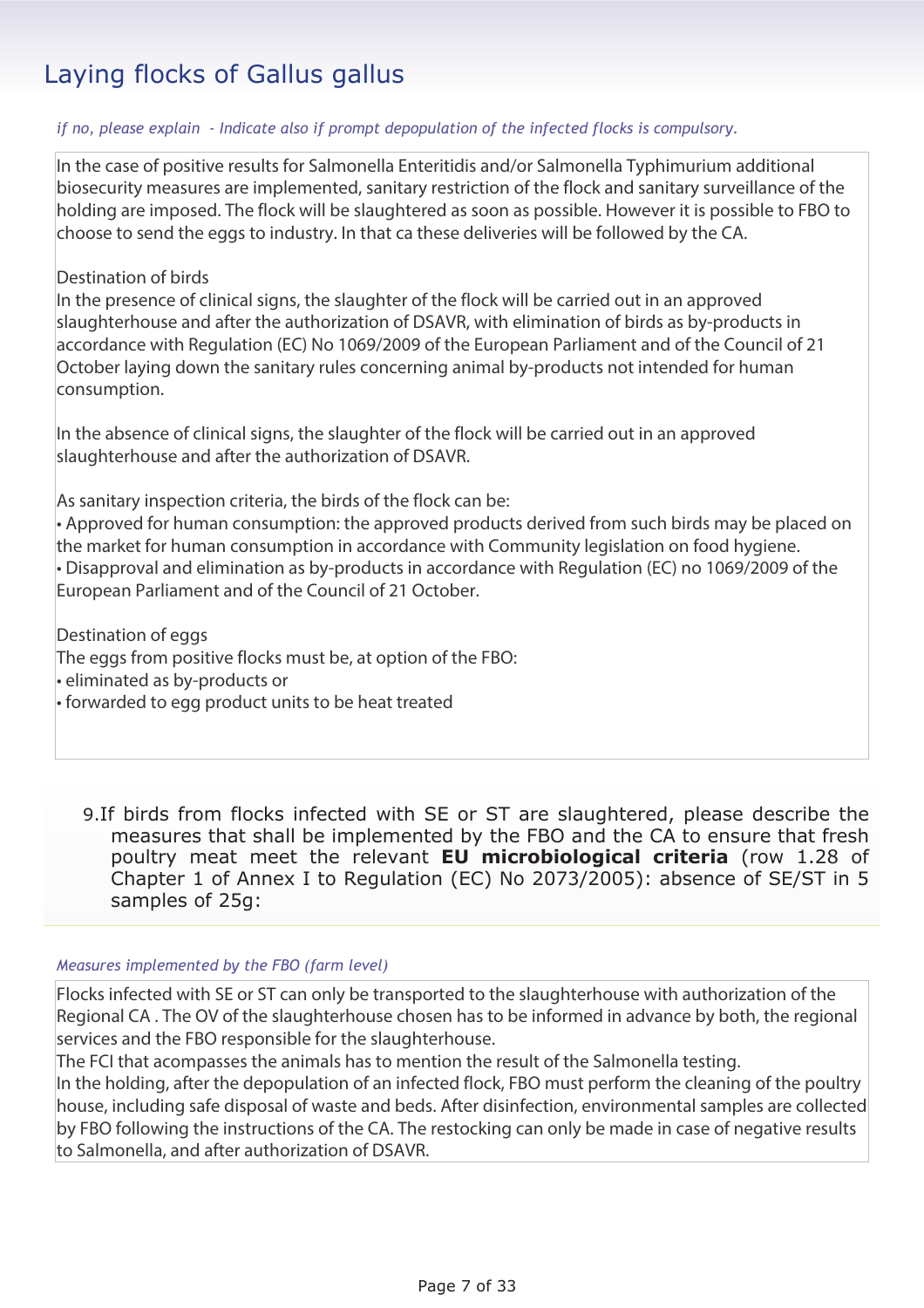### *Measures implemented by the FBO (slaughterhouse level)*

SH FBO must have in place a sampling program that shall comprehend microbiological hygiene criteria settled in Reg. (EC) No 2073/2005 (Salmonella spp.).

According to this regulation, SH FBO shall take samples for microbiological analysis at least once a week and the day of sampling shall be changed each week to ensure that each day of the week is covered.

The same regulation also requires that SH FBO include in their sampling plans poultry carcasses from flocks with an unknown Salmonella status or with a status known to be positive for SE or ST.

The FBO of the slaughterhouse has also to comply with all the procedures imposed by the OV. • The infected flock has to be slaughtered after all the negative flocks,

• The speed line may have to be slower to permit detailed PMI of the animals,

• The positive flocks shall have priority for the purpose of sampling for the hygiene criteria analysis,

So, to comply with hygiene criteria, whenever it is schedule the week day sampling action, FBO shall include (and prioritize) in the sampling program, positive flocks for SE or ST.

Whenever positive results to Salmonella spp. are obtained, the isolates are serotyped for SE and ST in order to comply with safety criteria settled in the regulation. In case of positive results for these serotypes, SH FBO must take all actions to withdraw the product from the market. If the product is not yet at retail level, FBO may opt between dispose the product as by-product or process it in order to eliminate the danger.

Failure to comply with the sampling is considered an infringement under Article 24 of Decree-Law 164/2015 of August 17 and Article 6, paragraph a) of Decree-Law 113/2006 of 12 June, for which sanctions are foreseen.

*Measures implemented by the CA (farm and slaughterhouse level)*

The OV informs the FBO of the procedures that have to be adopted during the slaughter of the positive flock.

The PMI is done with even more care and for that the speed line may have to be lowered. The carcasses and offals with pathology compatible with infection caused by Salmonella will be subject to total condemnation, according to the OV criteria.

The OV introduces the national database system all the relevant information regarding this slaughter. The OV confirms that the FBO gives priority to the positive flock when sampling for hygiene criteria. The OV supervises the corrective measures implemented by the FBO.

The restocking can only be made in case of negative results to Salmonella in environmental samples, and after authorization of DSAVR.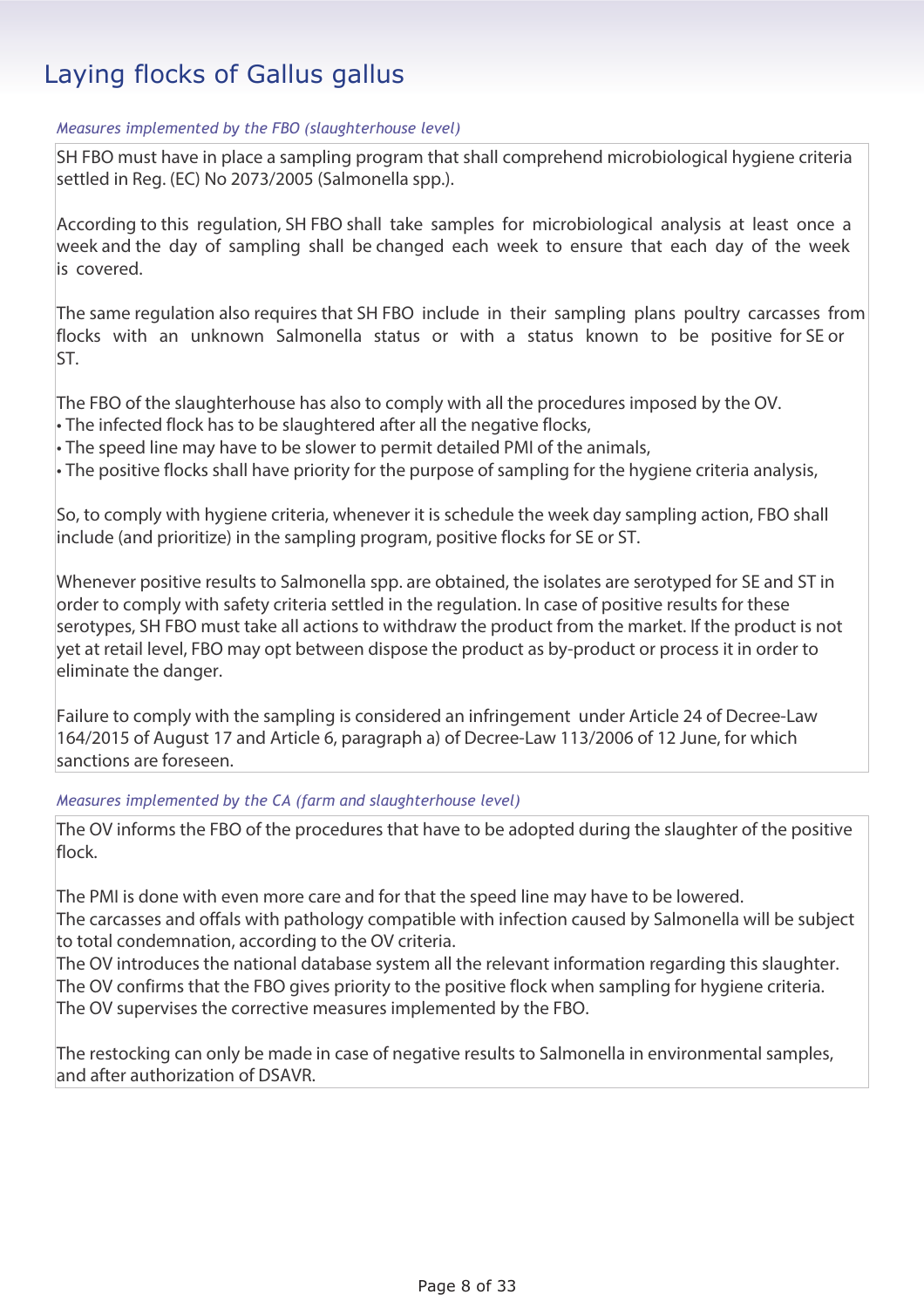**10. Laboratories** in which samples (official and FBO samples) collected within this programme are analysed are accredited to ISO 17025 standard and the analytical methods for *Salmonella* detection is within the scope of their accreditation.

| $\boxtimes$ yes         | $\Box$ no |
|-------------------------|-----------|
| If no, please explain : |           |

11. The **analytical methods** used for the detection of the target *Salmonella* serovars is the one defined in Part 3.2 of the Annex of Regulation (EU) No 200/2010 i.e. Amendment 1 of EN/ISO 6579-2002/Amd1:2007. `*Microbiology of food and animal feeding stuffs - Horizontal method for the detection of Salmonella spp. -- Amendment 1: Annex D: Detection of Salmonella spp. in animal faeces and in environmental samples from the primary production stage*'.

Serotyping is performed following the Kaufman-White-Le Minor scheme.

*yes no*

*If no please explain.*

For samples taken on behalf of the FBO alternative methods if validated in accordance with the most recent version of EN/ISO16140 may be used.

*yes no*

*If no please explain.*

All the laboratories testing FBO samples are accredited (ISO 17025) by IPAC (National Accreditation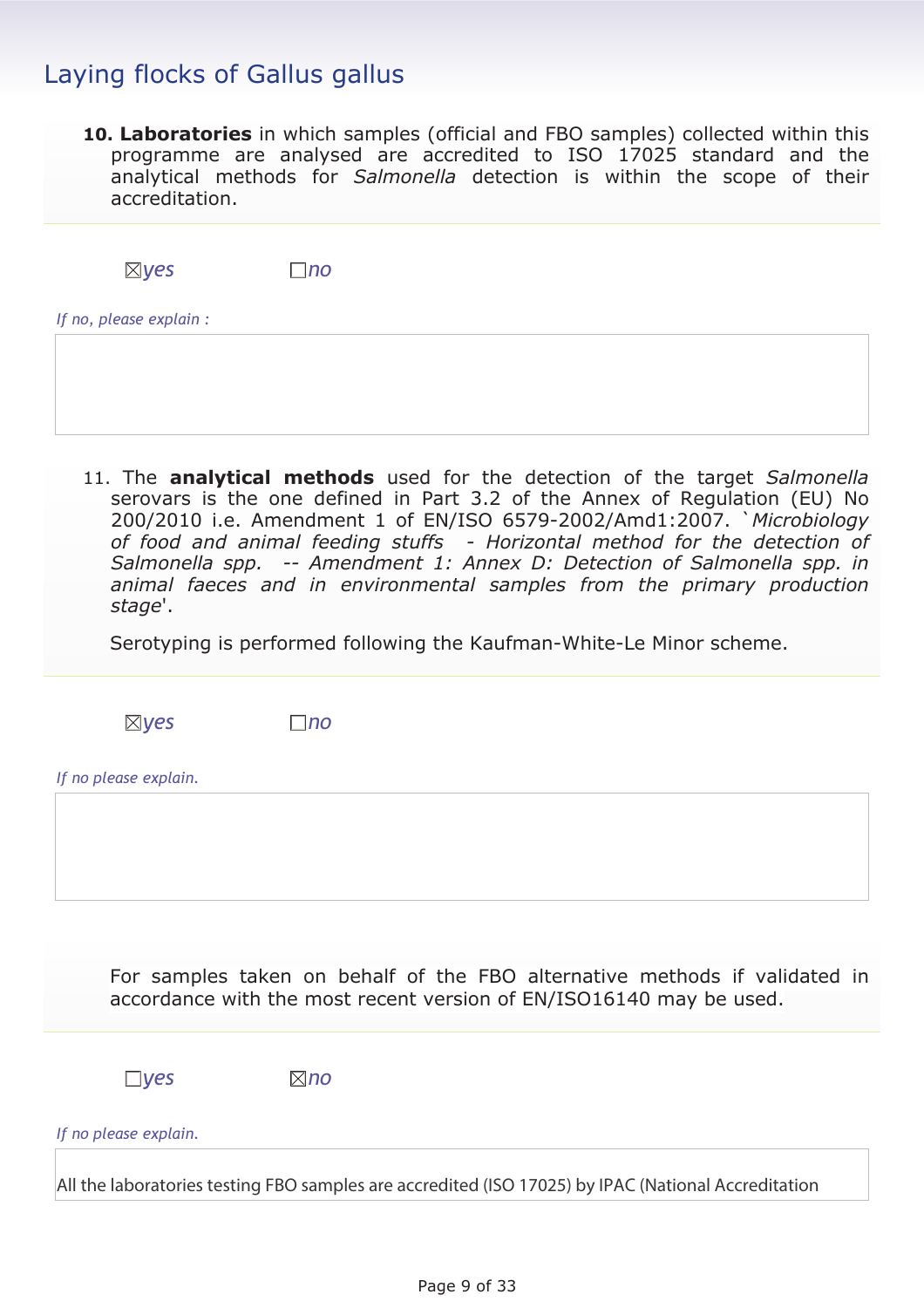Body) and Salmonella detection is performed following ISO 6579:2002/Amd1:2007, according their Annex to Accreditation Certificates.

12. Samples are transported and stored in accordance with point 3.1 of the Annex to Regulation (EU) No 517/2011. In particular, samples examination shall start in the laboratory within 4 days after sampling.

*yes no*

*If no, please explain :*

### 13. Please describe the **official controls at feed level** (including sampling).

### *Comments (max. 32000 chars) :*

DGAV is responsible for the official control Plan of feed under Reg. (EC) 882/2004. According to this plan, samples are annually collected and inspection actions conducted at the level of all chain operators, including compound feed manufacturers, primary producers and the imports from third countries. Samples collection provides for the execution of various analytical determinations, including the Salmonella spp. in 20% of samples of compound feed, collected from all manufacturers (industrial or self-producers), at random in samples of plant origin raw materials, imported from third countries and in all consignments of feeding stuffs of animal origin, imported from third countries, as well as in the raw materials of animal origin collected at the level of the processing by-products plants. All non-compliant results obtained for Salmonella spp. are subjected to serotyping and adoption of subsequent measures, which vary with the pathogenicity of the strain to humans or animals. Thus, besides the sanctioning measures provided by national and / or Community law in force, there will be additional controls in the establishments of origin and the traceability of products with consequent withdrawal from the market with a view to their treatment or destruction, as well as knowledge of livestock holdings of destination for adequate surveillance of those destined to poultry production. During the inspection actions, which have a frequency proportional to the risk of the activity performed, a documentary control is performed in order to check compliance with the legal requirements, including the implementation and effectiveness of HACCP systems and programs for self-control developed by operators, where the assessment of the possible microbiological risk assessment, and in particular the presence of Salmonella, is taken into consideration.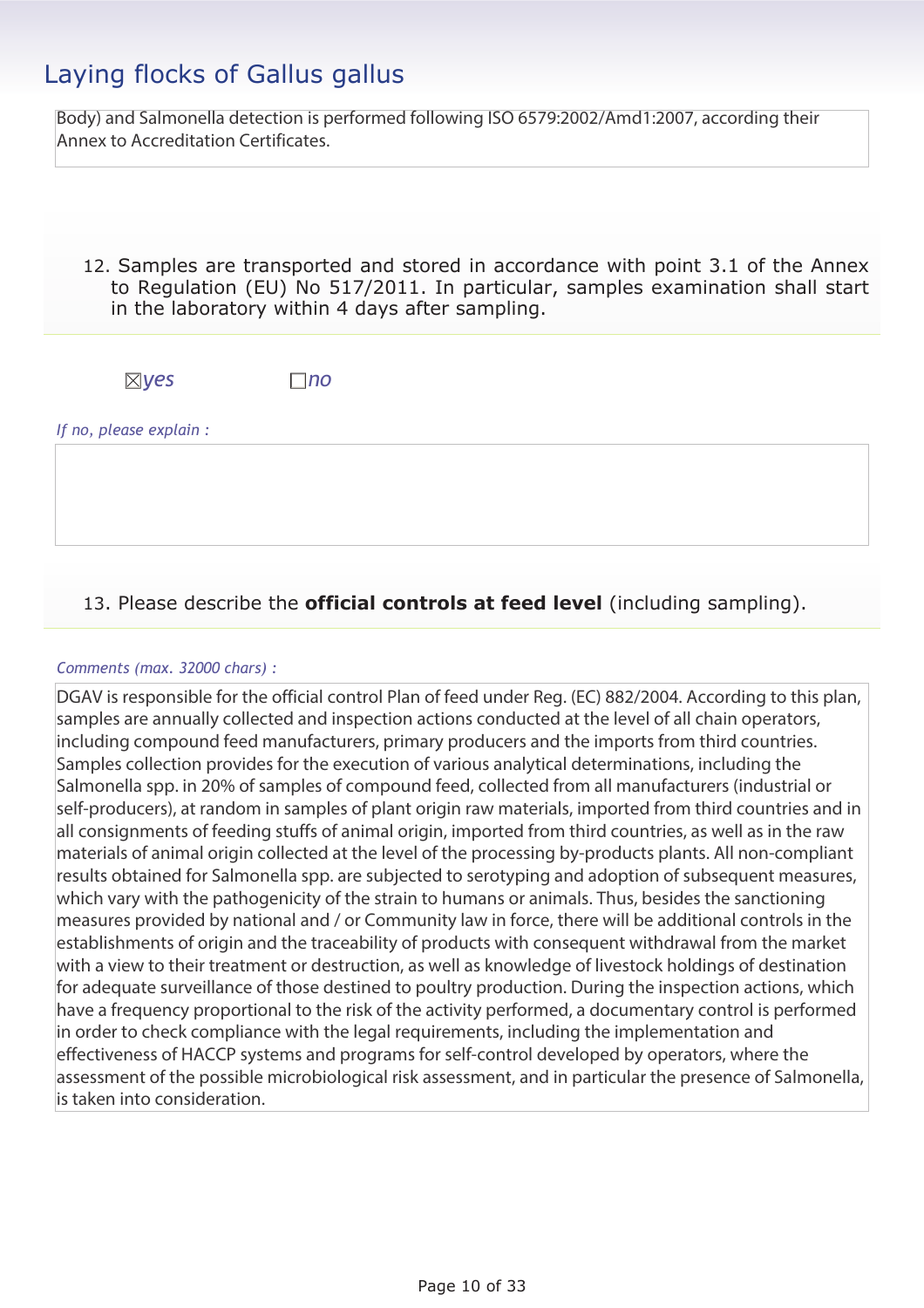### **14. Official controls at holding, flock and hatchery level**

a. Please describe the official checks concerning the **general hygiene provisions** (Annex I of Regulation (EC) No 852/2004) including checks on biosecurity measures, and consequences in case of unsatisfactory outcome.

### *(max. 32000 chars) :*

Biosecurity measures are regularly checked in the holdings under several official controls carried out, in particular for the attribution of the number of approval for intra-Community trade in accordance with Directive 2009/158/EC, when there are positive results of the targeted serotypes in SCP, in case of positive results for Salmonella detected at slaughterhouse (during sampling in accordance with Regulation (EC) No 2073/2005) and under animal welfare controls.

The checklist for verifying hygiene and biosecurity measures is in Annex 3.

In case of unsatisfactory outcome in Biosecurity measures the CA notifies the FBO to rectify the noncompliance detected.

Non compliances in biossecurity measures on farms are subjected to sanctions in accordance with Decree-Law nº 164/2015.

| b. Routine official sampling scheme: EU minimum requirements are |  |
|------------------------------------------------------------------|--|
| implemented i.e. official sampling are performed:                |  |

 $\blacksquare$  in one flock per year per holding comprising at least 1,000 birds;

 $\blacksquare$  at the age of 24 +/- 2 weeks in laying flocks housed in buildings where the relevant Salmonella was detected in the preceding flock;

■ in any case of suspicion of Salmonella infection when investigating foodborne outbreaks in accordance with Article 8 of Directive 2003/99/EC or any cases where the competent authority considers it appropriate, using the sampling protocol laid down in point 4(b) of Part D to Annex II to Regulation (EC) No 2160/2003;

■ in all other laying flocks on the holding in case Salmonella Enteritidis or Salmonella Typhimurium is detected in one laying flock on the holding;

■ in cases where the competent authority considers it appropriate.

*yes no*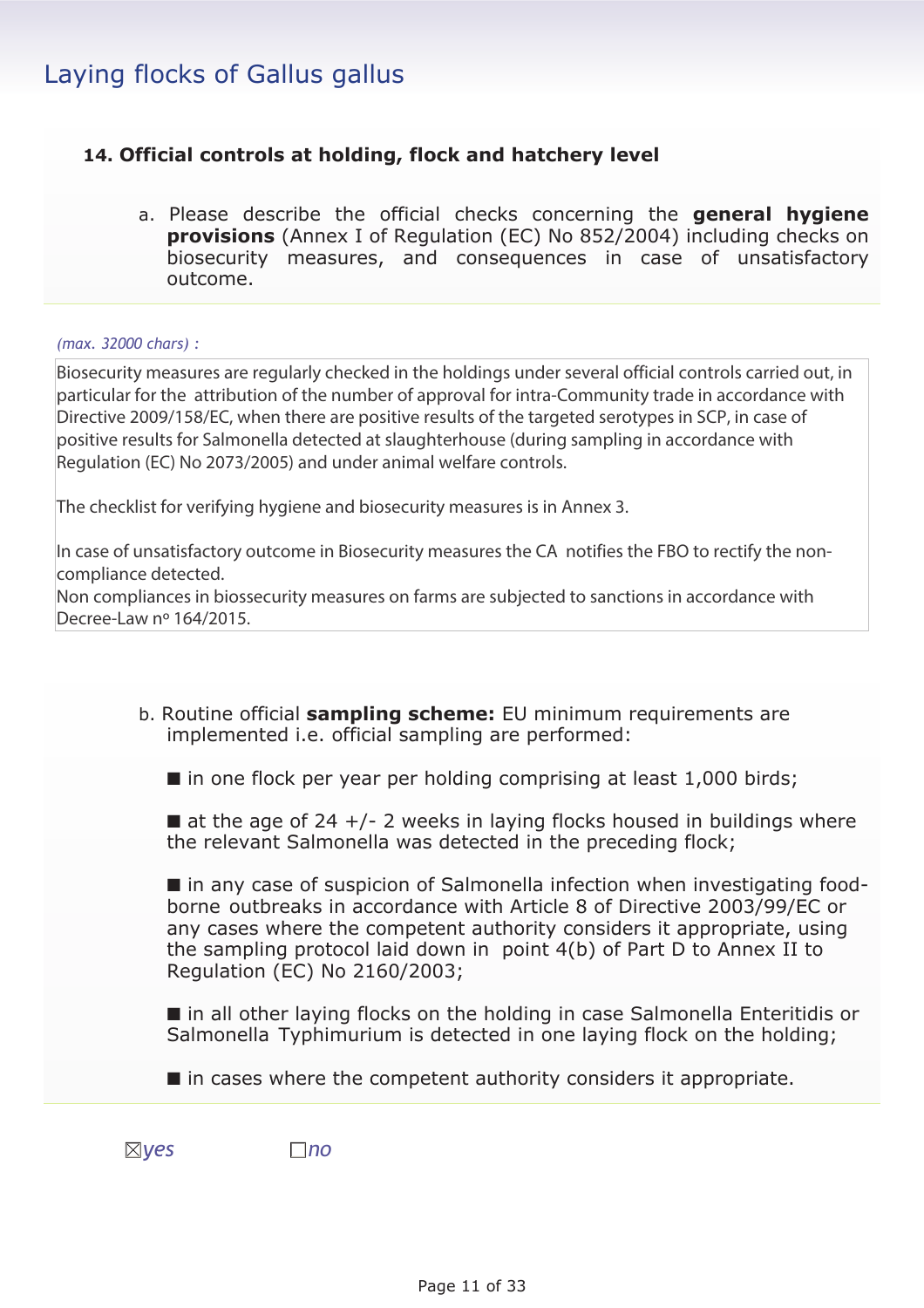*If no, please explain. - Indicate also 1)if additional official sampling going beyond EU minimum requirements is performed give a description of what is done 2)who is taking the official samples*

No addicional official sampling is carried out. The regional official services (DSAVR) are responsible for sampling.

> **c. Official confirmatory sampling** (in addition to the confirmatory samples at the holding which are systematically performed if FBO or official samples are positive at the hatchery):

| After positive official samples at the<br>holding | Always<br>Sometimes (criteria apply)<br><b>Never</b> |
|---------------------------------------------------|------------------------------------------------------|
| After positive FBO samples at the<br>holding      | Always<br>Sometimes (criteria apply)<br><b>Never</b> |

When official confirmatory sampling is performed, additional samples are taken for checking the presence of antimicrobials:

Always | Sometimes | Never

*Please insert any comments. Describe the criteria used to determine if confirmatory sampling is performed. Indicate also which samples (if any) are taken to check the presence of antimicrobials.* 

Under the SNCP confirmatory sampling it may be requested by the FBO (or initiated by the CA) within 72 hours of notification of an initial positive result.

After this initial positive result for Salmonella, the flock is submitted to sanitary restrictive measures and cannot commercialize any eggs or animals. The restrictive measures are only lifted if a final negative result from the confirmatory sampling is obtained.

For the purposes of acceptance of the confirmatory sampling, DSAVR must assess, on the holding:

- the history of compliance of the own-checks,
- the history of positivity and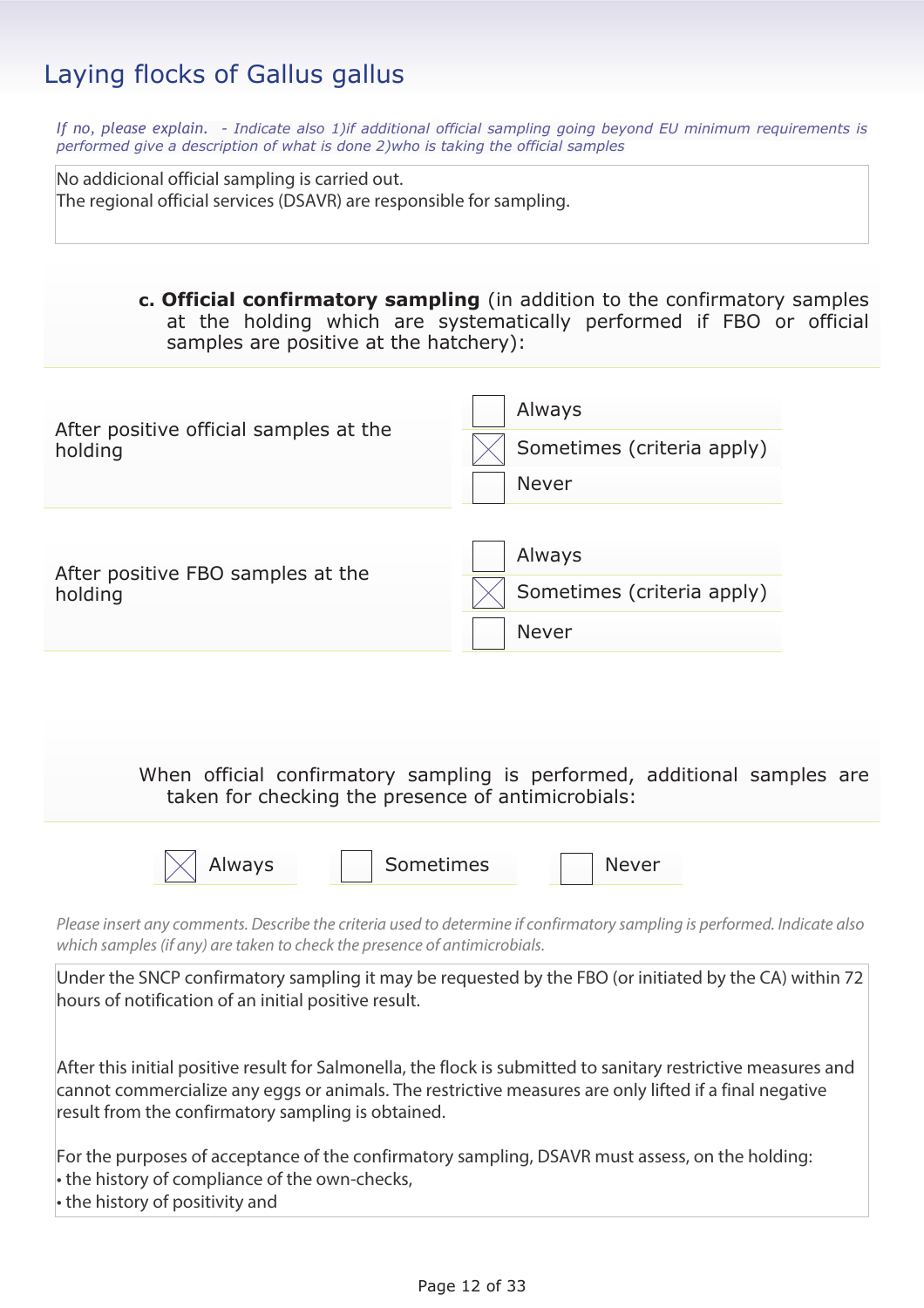• the biosecurity measures.

Through this evaluation confirmatory sampling will only be accepted when the flock of layers is not at the origin of noticed infection for humans by the consumption of eggs or egg products and in holdings which:

• Under the national control program fully comply with the sampling of own-checks in all flocks and; • Have no positivity repetition on the same premises in the case of the same flock or the immediately preceding flock and,

• Have a positive assessment on the application of biosecurity measures or

\* When the CA has reasons to suspect the occurrence of false positives.

All the analyses carried out in confirmatory tests are always performed according to Protocol defined in annex II.D of Regulation 2160/2003. Samples are always taken by CA (DSAVR) and analyzed separately. The samples and consists in:

\* five pairs of boot swabs ou 5 faeces samples, two samples of 250 ml powder containing at least 100 gr of powder and at least 2 birds for antimicrobial detection or

\* 300 birds or

 $*$  4000 eggs.

These analyses are carried out, in accordance with the decision of the FBO, in a laboratory authorised by the CA for this purpose.

The entire procedure is monitored in person by a representative of the CA. The laboratory carrying out the detection tests will simultaneously carry out a preliminary search for the presence of antimicrobials.

All restrictive measures are prolonged until the results of the confirmatory sampling become available.

d. Article 2 of Regulation (EC) No 1177/2006 **(antimicrobials** shall not be used as a specific method to control *Salmonella* in poultry): please describe the official controls implemented (documentary checks, sampletaking) to check the correct implementation of this provision. For samples please describe the samples taken, the analytical method used, the result of the tests.

Comments - Describe also if any other measures are implemented*(max. 32000 chars) :* 

Documentary checks:

The use of antimicrobials in flocks is documentary checked in the regestries at farm level, by CA in each official control.

Specific sampling:

Samples for antimicrobial tests will be taken:

• When a flock is suspected to be positive, when the confirmatory sampling is done independently of the sample taken,

• In any case when the CA considers it appropriate.

Type of sample: The samples consist in 2-5 birds per flock.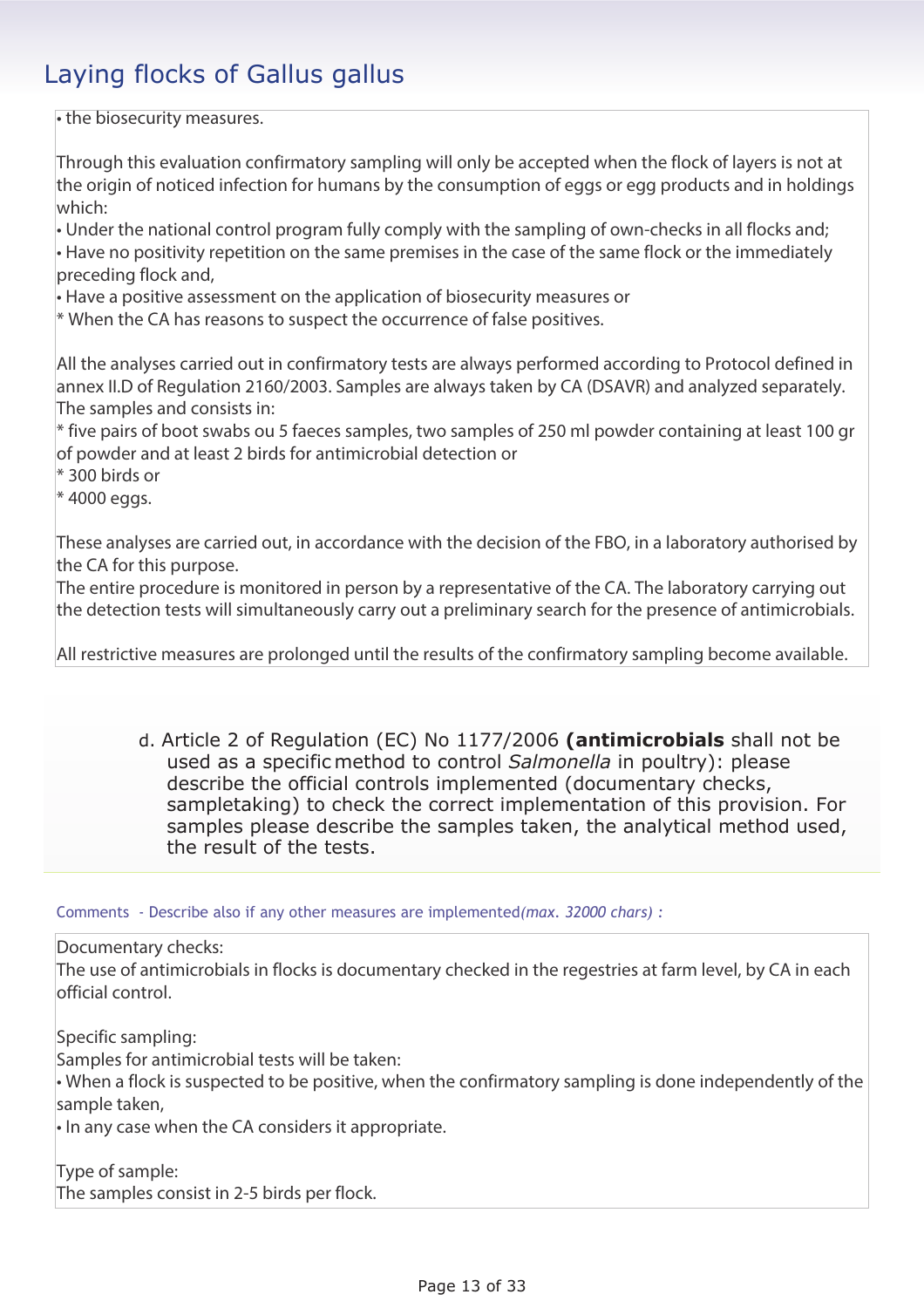Analytical method used: Rapid Method (FBO laboratories) Reference methods (NRL – INIAV): Screening and confirmation by LC-MS/MS

In the case of detection of antimicrobial / bacterial growth inhibitory effect on a laying hens flock, an official sampling will be made.

The purpose of this official sampling is to verify the absence of administration of antimicrobials regardless after the withdraw period for the administration to allow the end of destruction of eggs and their use for processing off egg products. The flock will continue to be considered positive according to EU regulations and the eggs must be destroyed during the suspicion.

The eggs will be sent to heat treatment only if there are no antimicrobial residues.

### *15. Salmonella* **vaccination**



Use of *Salmonella* vaccines is in compliance with provisions of Article 3 of Regulation (EC) No 1177/2006.

*yes no*

*If no, please explain. - If performed please describe the vaccination scheme (vaccines used, vaccines providers, target flocks, number of doses administered per bird, etc) (max. 32000 chars) :* 

In the scope of the programme vaccination is optional, depending of the FBO, using authorized vaccines, during the rearing phase and before the laying phase. Vaccines and vaccination schedule are selected by the veterinarian of the holding, and, during the official controls, are checked by DGAV. The cost of vaccination is supported by the FBO.

Under the programme, the vaccination of restocking flocks is mandatory, after the slaughter of positive flocks to any of the serotypes included. However this vaccination is also supported by the producer.

16. System for **compensation to owners** for the value of their birds slaughtered or culled and the eggs destroyed or heat treated.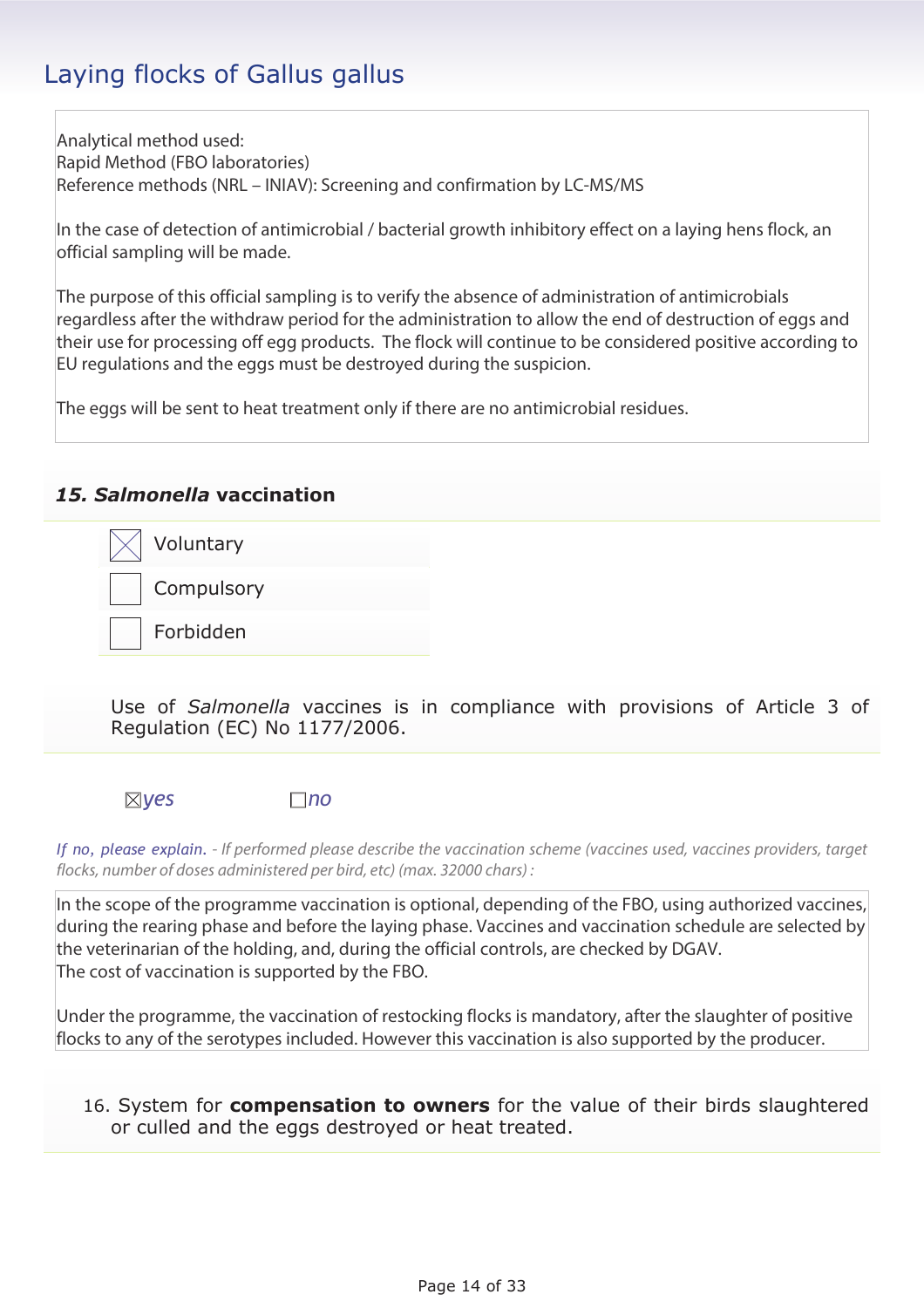*Describe the system for compensation to owners. Indicate also how improper implementation of biosecurity measures can affect the payment of compensation (max. 32000 chars) :* 

There is no compensation following positive results to the target serotypes under this program.

17. Please describe the official procedure to test, after the depopulation of an infected flock, the **efficacy of the disinfection** of a poultry house (No of samples, No of tests, samples taken, etc).

### *(max. 32000 chars) :*

After the depopulation of an infected flock, FBO must perform the cleaning of the poultry house, including safe disposal of waste and beds. After clean, disinfection is carried out and followed by environmental samples collection by FBO under the instructions of the CA (Annex 4). The restocking can only be made in case of negative results to Salmonella, and after authorization of DSAVR.

### *B. General information*

1. Structure and organisation of the **Competent Authorities** (from the central CA to the local CAs)

### *Short description and/or reference to a document presenting this description (max. 32000 chars) :*

The General Directorate for Food and Veterinary (DGAV) is the CA responsible for the SNCP. At central level of DGAV, the Services for Animal Protection (DSPA), Division of Epidemiology and Animal Health carry out tasks related to the SNCPs, namely the elaboration of programme proposals to be submitted to the European Commission (EC), the collection and management of data and preparation of reports on implementation of the SNCPs for the EC and EFSA.

Coordination of SCP activities at regional level is carried out by five Regional Directorates for Food and Veterinary Services (DSAVR) in mainland Portugal. Each DSAVR has a coordinator or a nominated contact point responsible for SNCP issues. DSAVRs are also responsible for official sampling, for verification of FBOs' own-check sampling, for evaluation of biosecurity measures and for imposing measures in case of positive Salmonella analyses results.

In the Autonomous Regions of Madeira and the Azores, the CAs are the respective Directorates of Services for Agriculture and Agrarian Development. Technically, they report to DGAV

### **2. Legal basis** for the implementation of the programme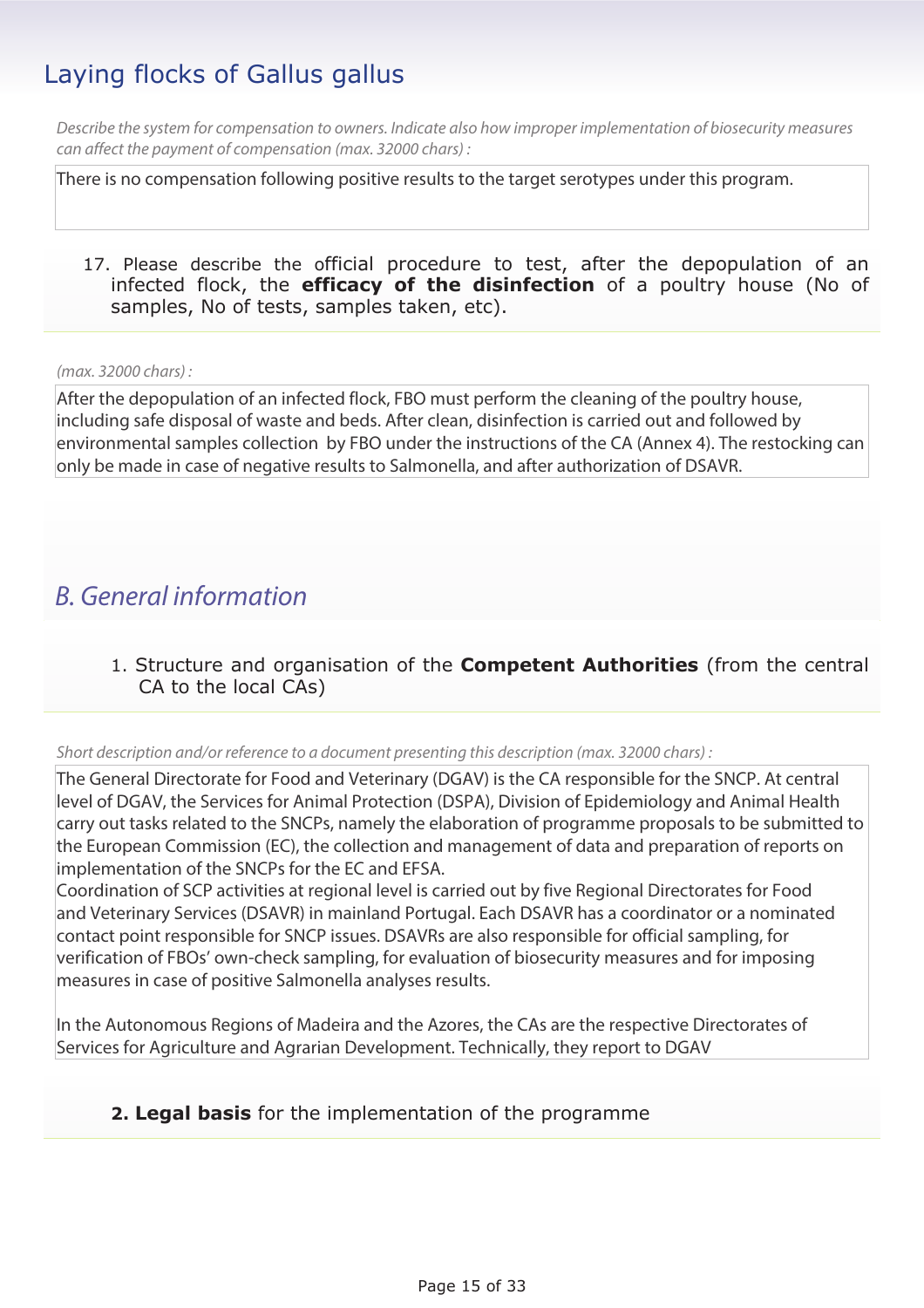*(max. 32000 chars) :* 

The National legislation aplicable to the programme :

• Decree-Law nº 164/2015: about the implementation of SCP ant defines the sancions in case of noncompliance

• Decree-Law No. 79/2011 of 20 June – transposes into national law Directive No. 2008/73 / EC of 15 July, and approves, among others, the regulation concerning animal health conditions governing intra-Community trade and imports from third countries of poultry and hatching eggs.

• Decree-Law No. 142/2006 of 27 July on animal registration

• Public notice No. 1- Control eggs come from positive flocks

• Decree-Law No. 193/2004 of 17 August – transposes into national law Directive No. 2003/99 / EC of the European Parliament and of the Council of 17 November, on the monitoring of zoonoses and zoonotic agents,

• Decree-Law No. 39209 of May 14, 1953 - Defines the veterinary health measures to take, in order to limit or eradicate zoonoses and other diseases.

3. Give a short summary of the outcome of the **monitoring of the target Salmonella serovars** (SE, ST) implemented in accordance with Article 4 of Directive 2003/99/EC (evolution of the prevalence values based on the monitoring of animal populations or subpopulations or of the food chain).

### *(max. 32000 chars) :*

In the baseline study conducted in 2004-2005 under paragraph 1 of article 1 of Decision 2004/665/EC the level of prevalence of Salmonella Typhimurium and Salmonella Enteritidis in the national holdings of laying hens sampled was 47,7%.

The NSCP in laying hens flocks was approved, for the first time, for 2008 (Commission decision n° 2007/782/EC of 30November).

The results obtained from 2008 to 2016, resulting from the implementation of the program, are summarized in Annex 5.

### 4. System for the registration of holdings and identification of flocks

### *(max. 32000 chars) :*

The licensing system of livestock production (NREAP) in the case of poultry production is established by Decree-Law n.º 81/2013, 14 June (except backyard holdings) and Decree-Law nº 142/2006, 27 July and subsequent changes regarding the National System for Animal Registration and Information (SNIRA). All poultry production units have an individual holding mark with a alphanumeric code containing the letters PT and letters coding for the geographical area and number of holding. A"V" after a slash identifies a poultry holding

The farm registry contains data on the owner, on the holding, its location, the species under production, the type of production.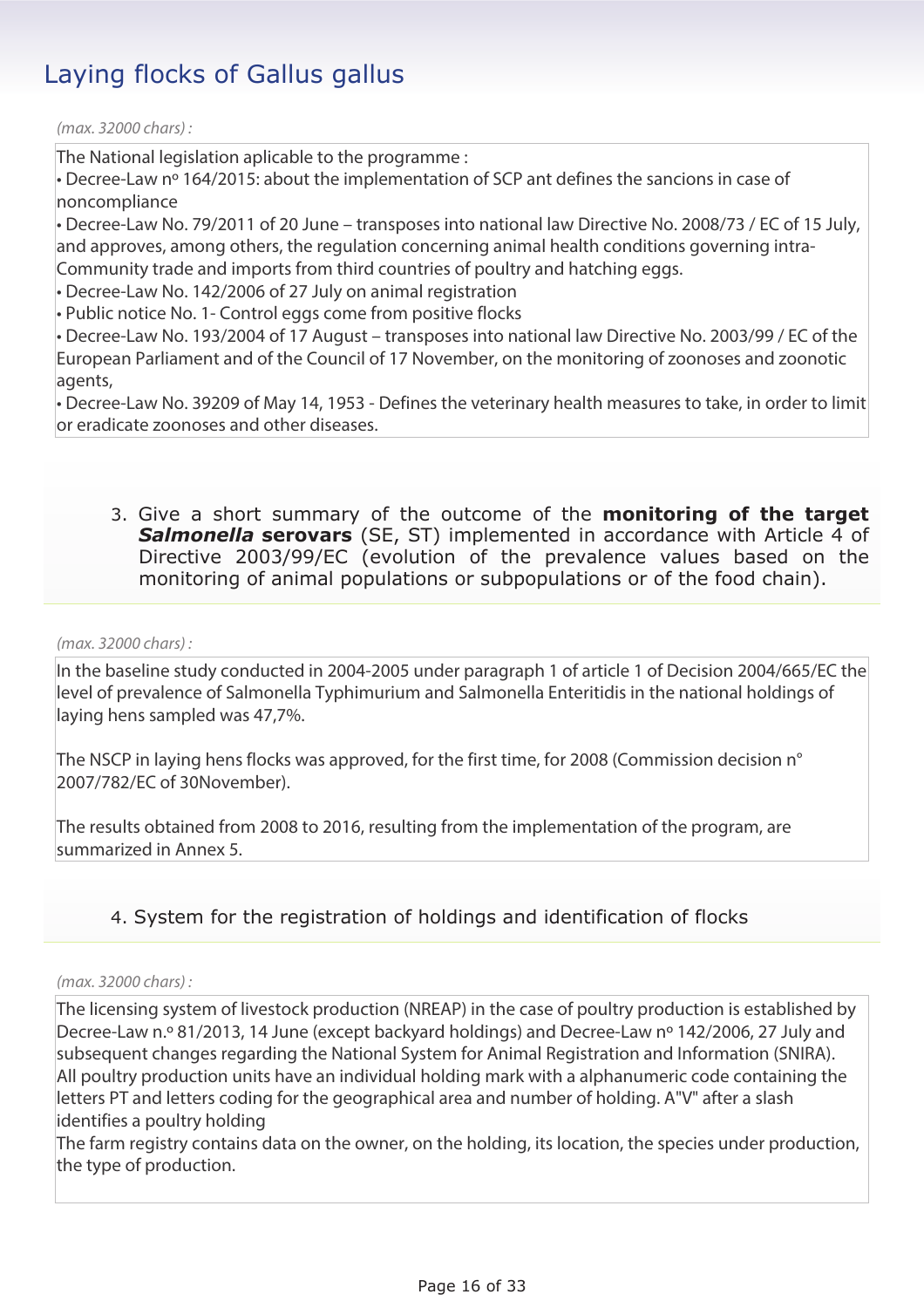The identification of laying hen flocks is a responsibility of the FBO and in accordance with the provisions of paragraph 3 (a)) of article 5 of Decree No. 164/2015, each flock must be identified with a unique code, up to slaughter, allowing its distinction from other flocks.

The control of flock identification is carried out by the Regional Services of CA, both during official controls and through the follow-up of own checks data sent to the laboratories with the samples.

Once a year or whenever there is a change, the FBOs inform the CA, of the number of flocks in each holding and the identification of each flock using a specific declaration,

At the Central Services of CA, this information is verified and organized being available for all national territory.

### 5. System to monitor the implementation of the programme.

### *(max. 32000 chars) :*

The monitoring of the program is based on the establishment of an information circuit to allow de follow up of sampling and other measures carried out by the FBO and Regional Veterinary Services (Annex 6)

For the circuit of information established and summarized in flowcharts, several models of documents and procedures were created:

- Uniform request forms for analyses
- Standard submission forms (Excel)
- List of authorized laboratories
- Conditions of acceptance of samples by laboratories
- Procedure manuals for the sample collection

For the results to be valid within the PNCS, the FBO must:

- Perform the sampling according to the procedures stipulated
- Fill all fields of the requisition form for analysis and
- Deliver samples in authorized laboratories

Under the information circuit, the authorized laboratories:

- Check fill request form
- Check the conditions of the samples for their acceptance
- Enter the data information on the spreadsheets tables
- Transmit information to regional services

The request forms and the spreadsheets tables contain data on FBOs' own-check and official sampling, including identification of holdings and flocks, vaccination status of flocks, age of sampled birds and results of detection tests for Salmonella.

The data and results are supplied by the designated testing laboratories to the DSAVR. This information is transmitted, on a monthly basis by the DSAVRs to the central level DSPA, using the uniform spreadsheets.

These data are analyzed centrally and discussed during meetings of a specialized working group for SNCP, held on average 2 times per year.

In these meetings are presented and discussed the data for:

\* Existing flocks numbers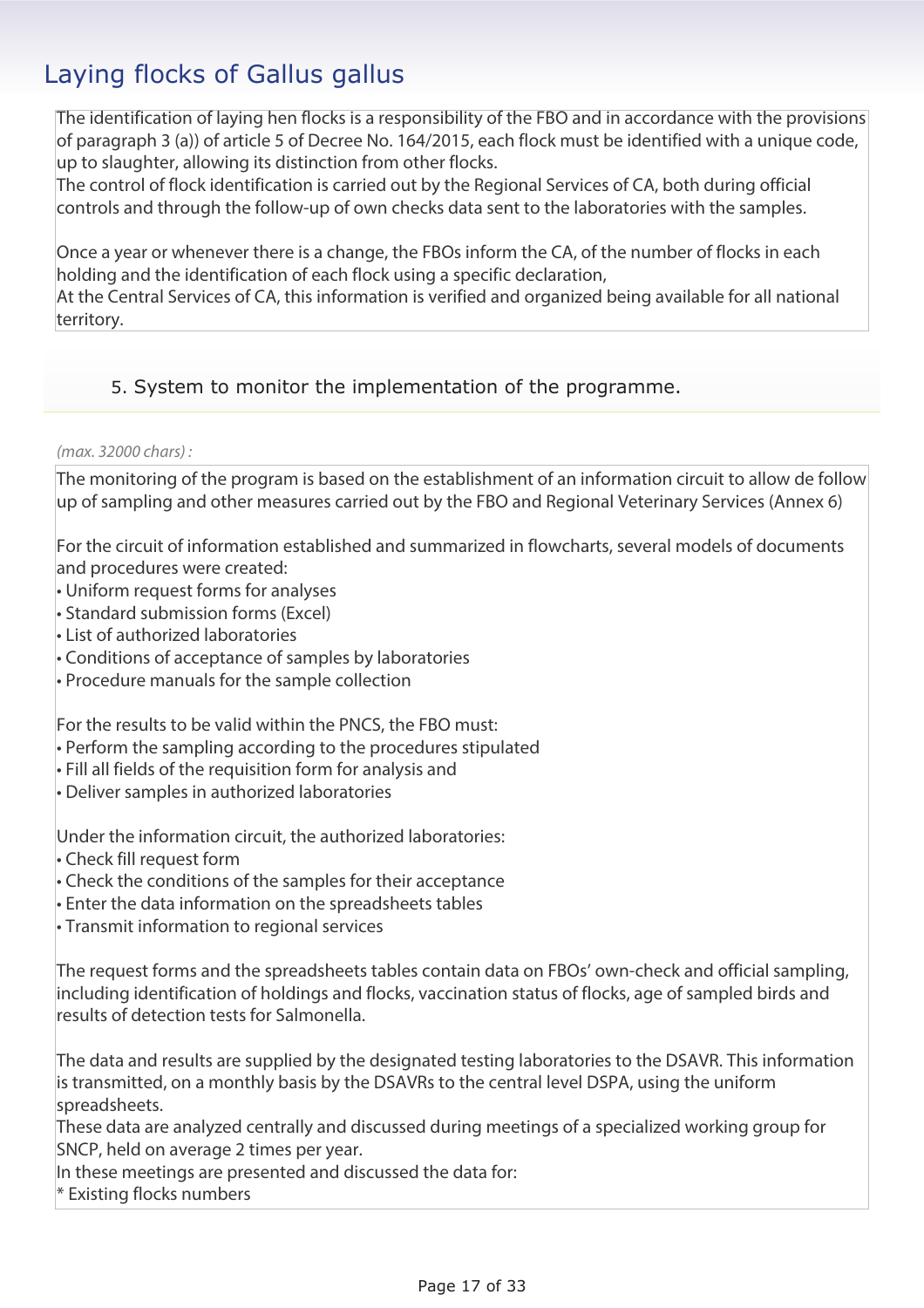\* Number of flocks sampled (own-checks and official control)

\* Non compliance detected

\* Implementation percentages and

\* Percentage of positivity.

The implementation of FBOs' own-check sampling and the information about the controls made to the rearing flock is verified by the CA during official controls which includes official sampling. A specific form is used to document these controls.

Following isolation of Salmonella spp. (from an FBO or official sample), the laboratory immediately notifies DSAVR on the positive results and the isolate is forwarded to the Salmonella NRL for serotyping. The result of serotyping is send by NRL to DSPA that informs the DSAVR.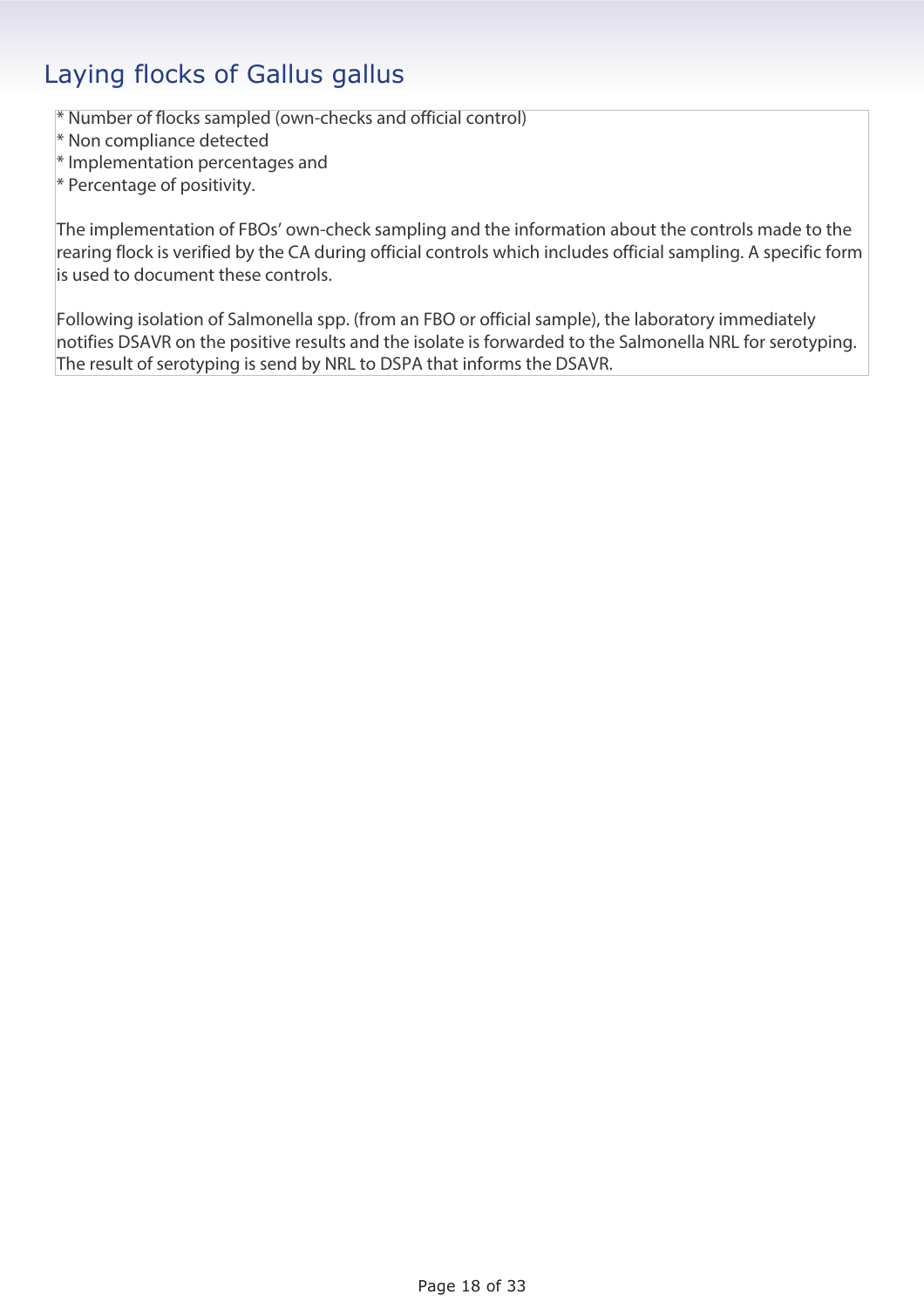### *C. Targets*

## Targets related to flocks official monitoring *1 Targets related to flocks official monitoring*

## *1.1 Targets on laboratory tests on official samples for year :* **2018** Targets on laboratory tests on official samples for year:  $1.1$

2018

| Type of the test (description)                        | Target population              | <b>Jumber of planned tests</b> |
|-------------------------------------------------------|--------------------------------|--------------------------------|
| Bacteriological detection test                        | Laying flocks of Gallus gallus | 450                            |
| Serotyping                                            | aying flocks of Gallus gallus  | 2                              |
| Antimicrobial detection test                          | Laying flocks of Gallus gallus |                                |
| Test for verification of the efficacy of disinfection | aying flocks of Gallus gallus  |                                |

# *1.1 Targets on laboratory tests on official samples for year :* **2019** Targets on laboratory tests on official samples for year:

2019

| Type of the test (description)                        | Target population              | Number of planned tests |
|-------------------------------------------------------|--------------------------------|-------------------------|
| Bacteriological detection test                        | Laying flocks of Gallus gallus | 44                      |
| Serotyping                                            | Laying flocks of Gallus gallus |                         |
| Antimicrobial detection test                          | Laying flocks of Gallus gallus |                         |
| Test for verification of the efficacy of disinfection | Laying flocks of Gallus gallus |                         |

## *1.1 Targets on laboratory tests on official samples for year :* **2020** Targets on laboratory tests on official samples for year: **7.7**

2020

| Type of the test (description)                        | Target population              | Number of planned tests |
|-------------------------------------------------------|--------------------------------|-------------------------|
| Bacteriological detection test                        | Laying flocks of Gallus gallus | 435                     |
| Serotyping                                            | Laying flocks of Gallus gallus | 65                      |
| Antimicrobial detection test                          | aying flocks of Gallus gallus  | ₽                       |
| Test for verification of the efficacy of disinfection | Laying flocks of Gallus gallus |                         |

 $1.1$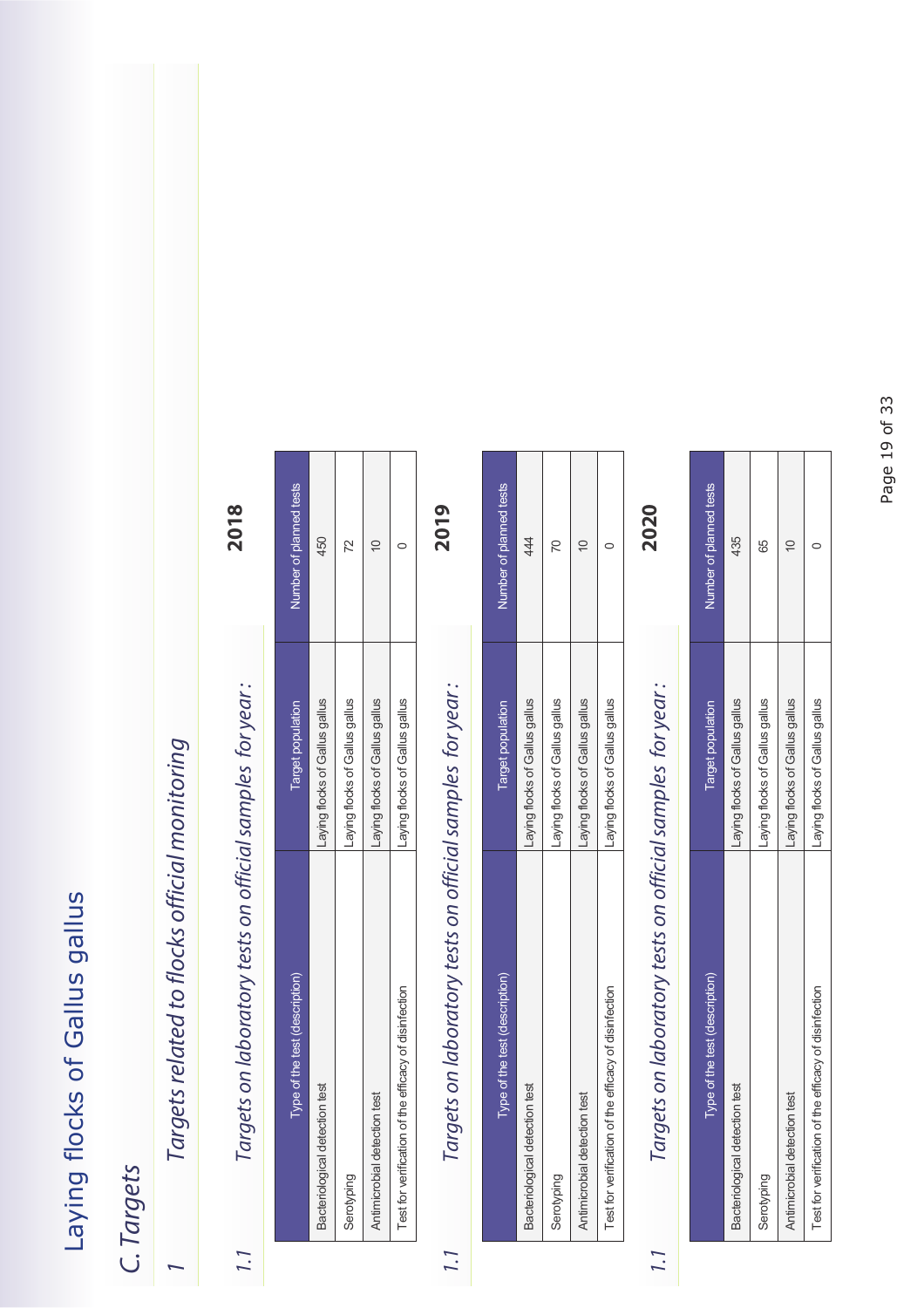# *1.2 Targets on official sampling of flocks for year :* **2018** Targets on official sampling of flocks for year:

 $1.2$ 

2018

| Type of the test (description)                    | Rearing flocks | <b>Adult flocks</b> |
|---------------------------------------------------|----------------|---------------------|
| Total No of flocks (a)                            | 147            | 481                 |
| No of flocks in the programme                     | 147            | 481                 |
| No of flocks planned to be checked (b)            | 147            | 150                 |
| No of flock visits to take official samples (c)   |                | 150                 |
| No of official samples taken                      | ⊂              | 450                 |
| Target serovars (d)                               | $SE + ST$      | $SE + ST$           |
| Possible No of flocks infected by target serovars |                | ∞                   |
| Possible No of flocks to be depopulated           |                | $\infty$            |
| Total No of birds to be slaughtered/culled        |                | 207 904             |
| Total No of eggs to be destroyed                  | Text           | O                   |
| Total No of eggs to be heat treated               | Text           | 81 677 460          |
|                                                   |                |                     |

(a) Including eligible and non eligible flocks

(c) Each visit for the purpose of taking official samples shall be counted. Several visits on the same flock for taking official samples shall be counted separately. (a) Including eligible and non eligible flocks<br>(b) A checked flock is a flock where at least one official sampling visit will take place. A flock shall be counted only once even if it was visited serveral times.<br>(c) Each v (b) A checked flock is a flock where at least one official sampling visit will take place. A flock shall be counted only once even if it was visited serveral times.

(d) Salmonella Enteritidis and Salmonella Typhimurium = SE + ST

Salmonella Enteritidis, Typhimurium, Hadar, Infantis, Virchow = SE+ ST + SH +SI + SV Salmonella Entertainment Entertion, Typhimurium, Hadar, Infantis, Infantis, Infantis, Infantis, Infantis, Infantis, Infantis, Infantis, Infantis, Infantis, Infantis, Infantis, Infantis, Infantis, Infantis, Infantis, Infant

# *1.2 Targets on official sampling of flocks for year :* **2019** Targets on official sampling of flocks for year:

2019

| Type of the test (description)         | Rearing flocks | <b>Adult flocks</b> |
|----------------------------------------|----------------|---------------------|
| Total No of flocks (a)                 | 147            | 481                 |
| No of flocks in the programme          | 147            | 481                 |
| No of flocks planned to be checked (b) | 147            | 148                 |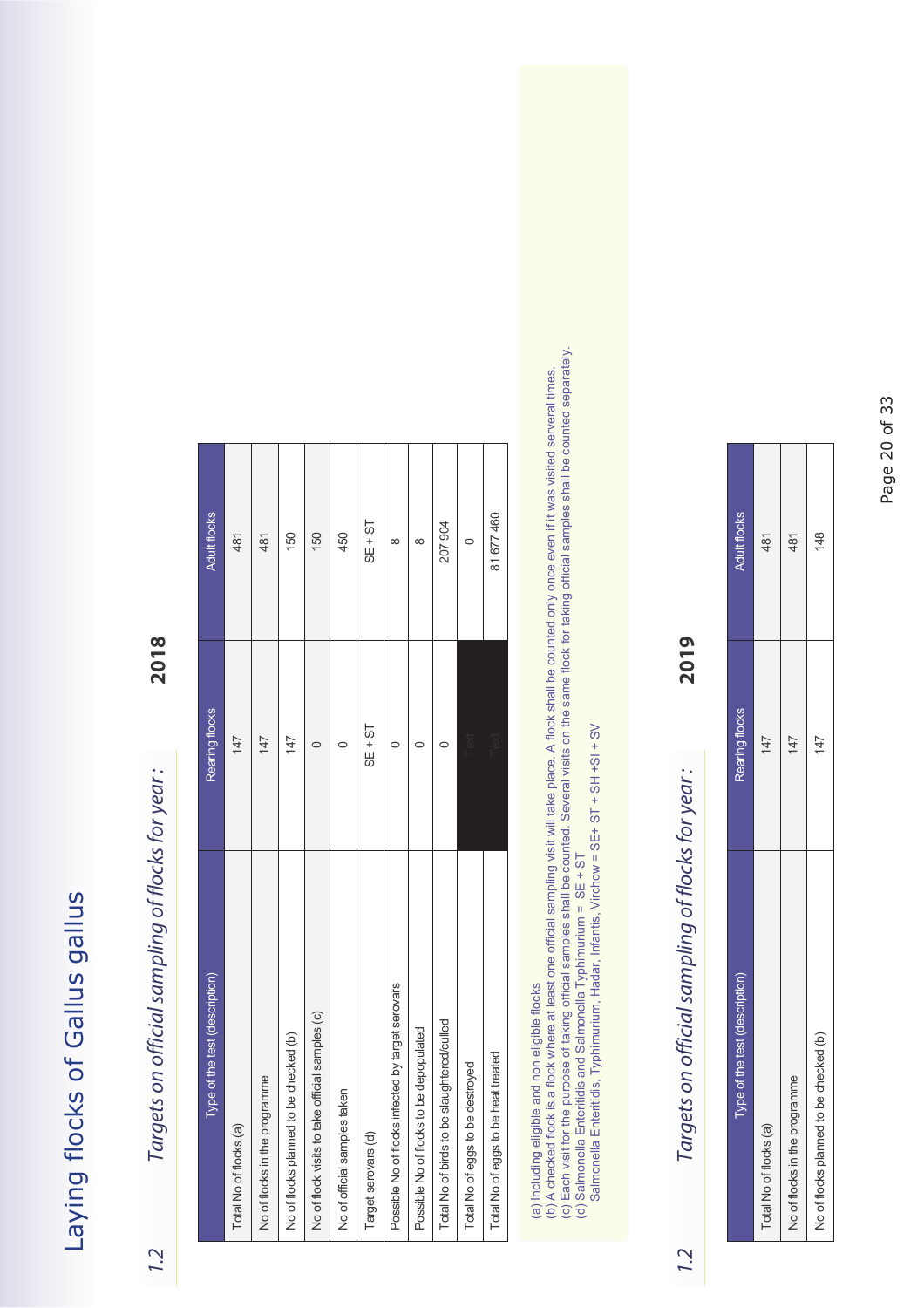| No of flock visits to take official samples (c)   |           | $\frac{8}{1}$ |
|---------------------------------------------------|-----------|---------------|
| No of official samples taken                      |           | 44            |
| Target serovars (d)                               | $SE + ST$ | $SE + ST$     |
| Possible No of flocks infected by target serovars |           | S.            |
| Possible No of flocks to be depopulated           |           | CC.           |
| Total No of birds to be slaughtered/culled        |           | 145 271       |
| Total No of eggs to be destroyed                  |           |               |
| Total No of eggs to be heat treated               | i exi     | 70359681      |

(a) Including eligible and non eligible flocks

(b) A checked flock is a flock where at least one official sampling visit will take place. A flock shall be counted only once even if it was visited serveral times.

(c) Each visit for the purpose of taking official samples shall be counted. Several visits on the same flock for taking official samples shall be counted separately. (a) Including eligible and non eligible flocks<br>(b) A checked flock is a flock where at least one official sampling visit will take place. A flock shall be counted only once even if it was visited serveral times.<br>(c) Each

(d) Salmonella Enteritidis and Salmonella Typhimurium = SE + ST

Salmonella Entertitions, Typhimurium, Hadar, Infantis, Typhimurium, Hadar, Infantis, Typhimurium, Infantis, Typhimurium, Infantis, Typhimurium, Infantis, Typhimurium, Infantis, Typhimurium, Infantis, Typhimurium, Infantis,

# *1.2 Targets on official sampling of flocks for year :* **2020** Targets on official sampling of flocks for year:

2020

| <b>Adult flocks</b>            | 481                    | 481                           | 145                                    | 145                                             | 435                          | $SE + ST$           | 5                                                 | 5                                       | 105465                                     | $\circ$                          | 59041902                            |
|--------------------------------|------------------------|-------------------------------|----------------------------------------|-------------------------------------------------|------------------------------|---------------------|---------------------------------------------------|-----------------------------------------|--------------------------------------------|----------------------------------|-------------------------------------|
| Rearing flocks                 | 147                    | 147                           | 147                                    | c                                               | 0                            | $SE + ST$           | C                                                 |                                         |                                            | Text                             | Text                                |
| Type of the test (description) | Total No of flocks (a) | No of flocks in the programme | No of flocks planned to be checked (b) | No of flock visits to take official samples (c) | No of official samples taken | Target serovars (d) | Possible No of flocks infected by target serovars | Possible No of flocks to be depopulated | Total No of birds to be slaughtered/culled | Total No of eggs to be destroyed | Total No of eggs to be heat treated |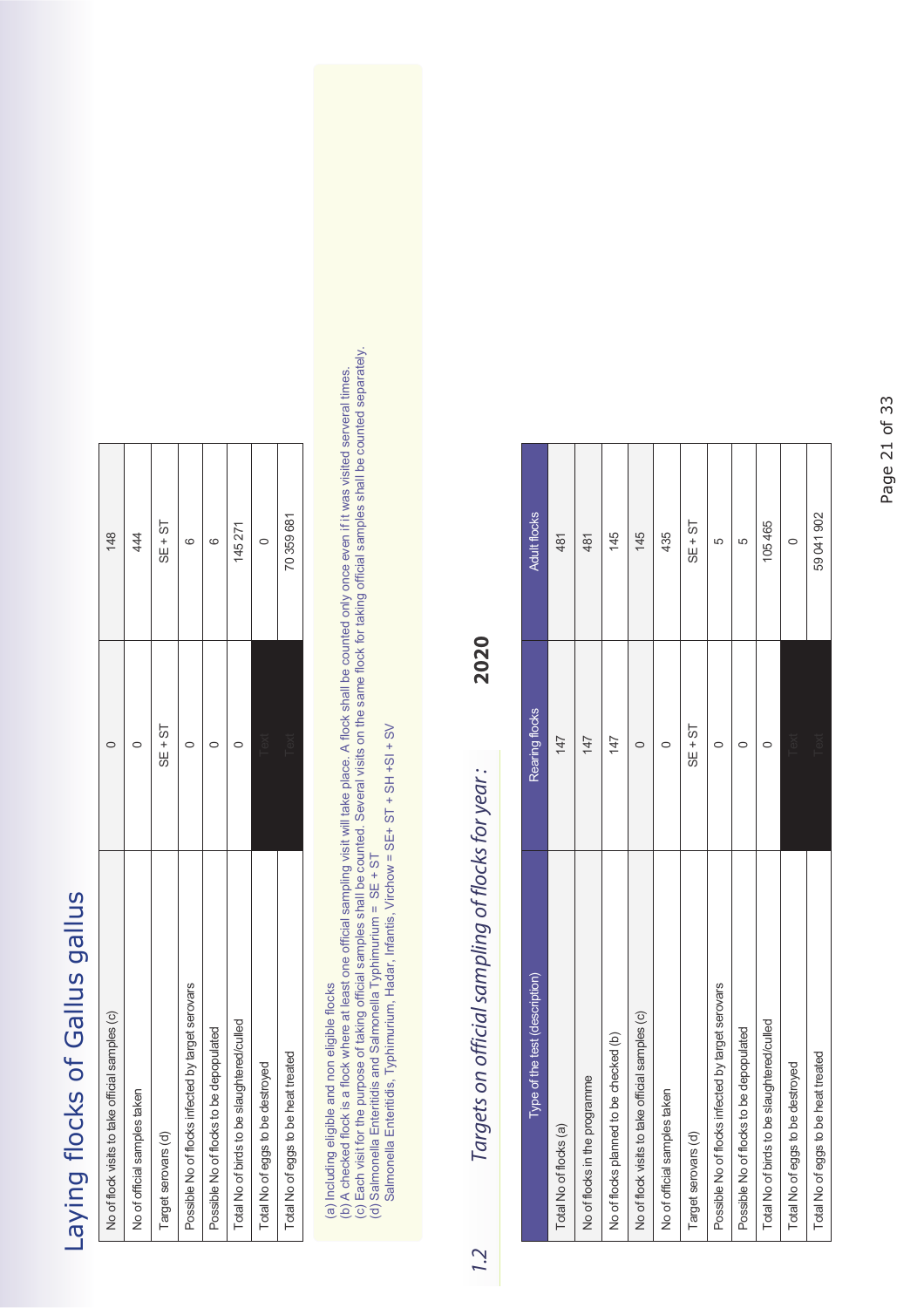(a) Including eligible and non eligible flocks

(c) Each visit for the purpose of taking official samples shall be counted. Several visits on the same flock for taking official samples shall be counted separately. (a) Including eligible and non eligible flocks<br>(b) A checked flock is a flock where at least one official sampling visit will take place. A flock shall be counted only once even if it was visited serveral times.<br>(c) Each (b) A checked flock is a flock where at least one official sampling visit will take place. A flock shall be counted only once even if it was visited serveral times.

(d) Salmonella Enteritidis and Salmonella Typhimurium = SE + ST

Salmonella Entertition, Nicholas, Typhimurium, Hadar, Infantis, Typhimurium, Infantis, Typhimurium, Infantis, Typhimurium, Infantis, Typhimurium, Infantis, Typhimurium, Infantis, Typhimurium, Infantis, Typhimurium, Infanti

### Targets on vaccination *2 Targets on vaccination*

 $\overline{\mathsf{C}}$ 

Targets on vaccination for year: *2.1 Targets on vaccination for year :*   $2.1$ 

**2018**

| Type of the test (description)               | Target on vaccination |
|----------------------------------------------|-----------------------|
| Number of flocks in the Salmonella programme | 147                   |
| Number of flocks expected to be vaccinated   |                       |
| Number of birds expected to be vaccinated    |                       |
| Number of doses expected to be administered  |                       |

## Targets on vaccination for year: *2.1 Targets on vaccination for year :*

 $2.1$ 

**2019**

| Type of the test (description)               | Target on vaccination |
|----------------------------------------------|-----------------------|
| Number of flocks in the Salmonella programme | 147                   |
| Number of flocks expected to be vaccinated   |                       |
| Number of birds expected to be vaccinated    |                       |
| Number of doses expected to be administered  |                       |
|                                              |                       |

## Targets on vaccination for year: *2.1 Targets on vaccination for year :*

 $2.1$ 

**2020**

| ľ<br>f |
|--------|